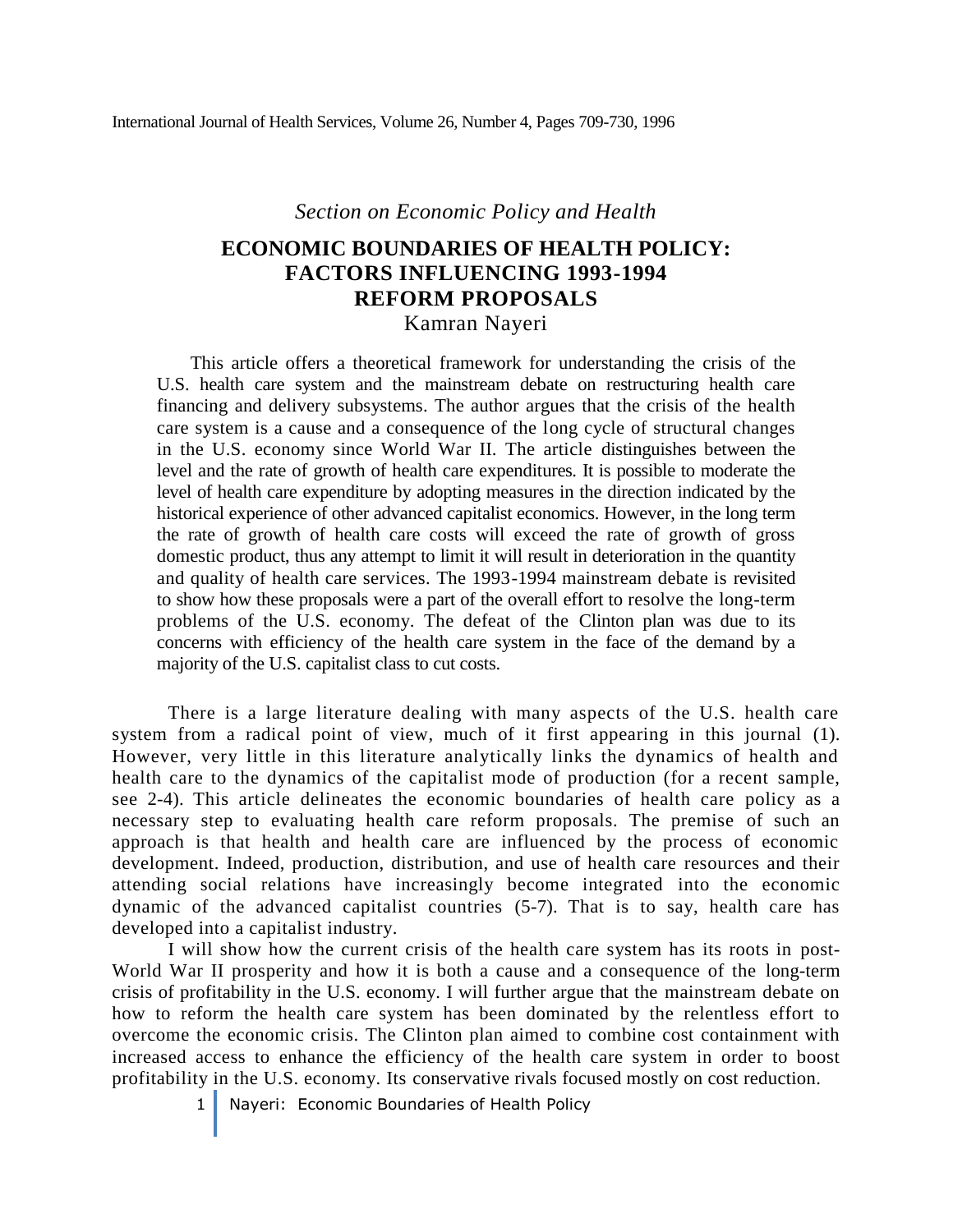The first section of this article offers a summary of how rapidly rising costs, diminishing access, and relatively poor health outcomes pose a threat to capitalist accumulation and reproduction in the United States. The following two sections then explore the key question of health care costs by distinguishing between their level and rate of growth; the literature on health care costs generally concerns itself with the former. After suggesting that the high level of costs stems from the postwar structure of financing and delivery of the health care system, I put forward the argument that the high rate of growth of health care costs can be best understood from the perspective of the labor theory of value. Next I explore how the fast rate of growth of health care costs poses a definite limit on health care policy in the context of the long-term profitability crisis.

After outlining the relationship between efficiency of the health care system and the extent and quality of access, I then revisit the mainstream health care debate and offer an analysis of liberal and conservative reform proposals as part of the overall attempt to resolve the long-term crisis of the U.S. economy. My argument is that the failure of the Clinton plan was due to its concern with the problem of inefficiency of the health care system in the face of the demand by a majority of the U.S. capitalist class to cut costs. The article ends with a summary and some conclusions.

### **A FAILING SYSTEM: COSTS, ACCESS, OUTCOME**

The mainstream health care reform debate was motivated by concerns about rapidly rising costs, diminishing access, and relatively poor outcomes-that is, the gross inefficiency of the health care system. In 1990, over \$666 billion, or 12.2 percent of the U.S. gross domestic product (GDP), was spent on health care. By the year 2000, health care costs are expected to consume 19 percent of the GDP. Currently over 40 million persons are uninsured. In the 1980s, the total number of uninsured grew 24 percent and the number of uninsured children grew 40 percent (8, 9). Since employment is the chief source of health care insurance in the United States, the jobs crisis of the 1980s and 1990s has translated into a severe instability of health care insurance coverage. A U.S. Bureau of the Census report (10) indicates that over 60 million people, about one in every four persons, were without health care benefits at some point in a 28-month period between 1986 and 1988. The rise in health care costs, which is much faster than the rise in the national income and each of its components-wages, profits, and government revenues-has contributed to the growth in the number of uninsured and underinsured. At least 20 million persons with private insurance are considered underinsured (11). In addition, because the rate of growth of federal and state contributions to the Medicaid and Medicare programs has been slower than the rate of growth of health care costs, the provision of care for about 65 million elderly, low-income persons, and those with disabilities has suffered in the face of growing needs.

The interaction between rising costs and diminishing access has contributed to a situation where U.S. health and well-being outcomes compare poorly with those of other countries. Table 1 shows that health care expenditure, both as a share of GDP and on a per capita basis, has been substantially higher in the United States than in its economic rivals in the Group of Seven (G-7), while in terms of health outcomes the United States has not fared as well.

The overall inefficiency of the health care system undermines the international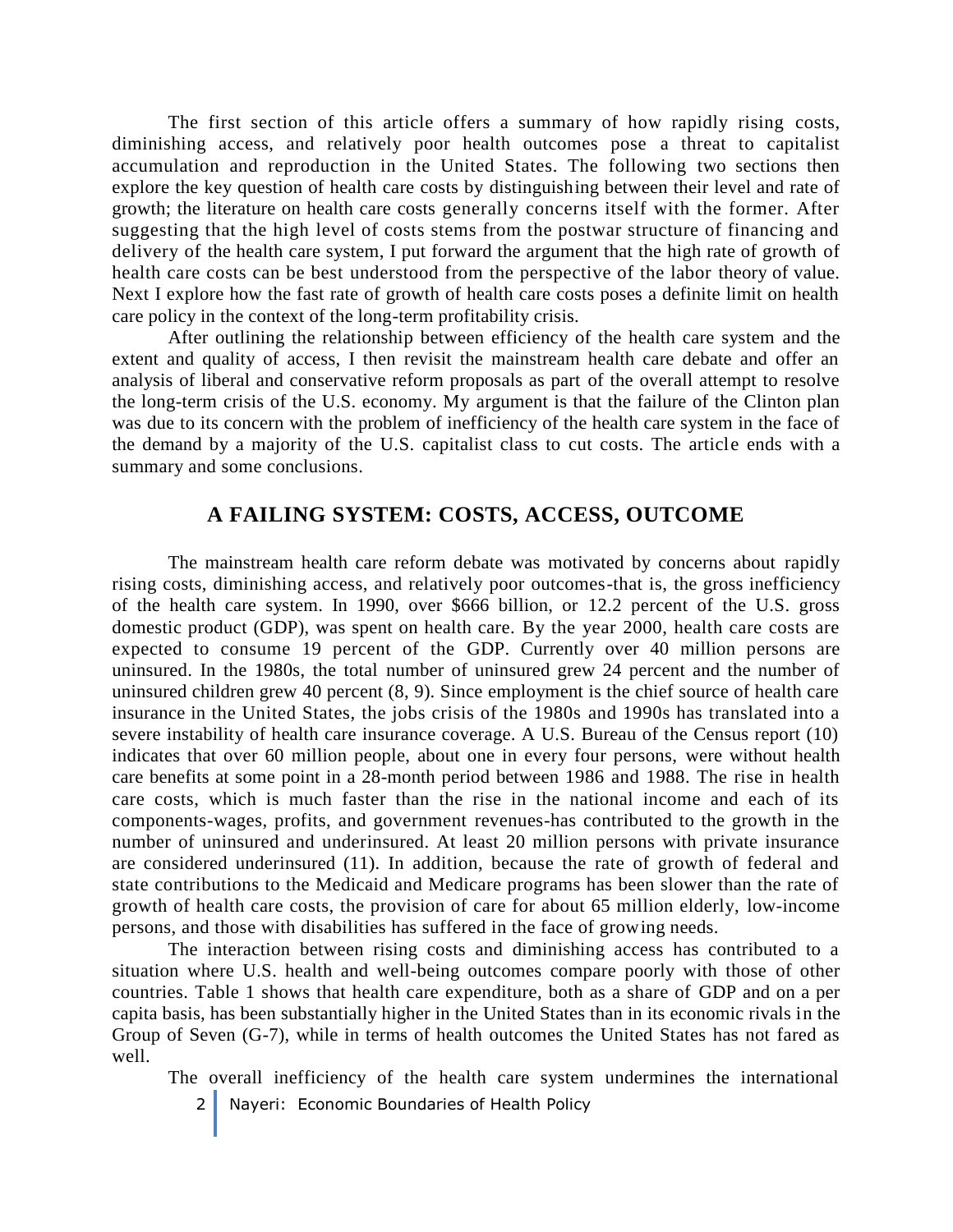position of U.S. firms and industries. In 1990, health care costs added an average of \$1,086 to the cost of every car produced in the United States, a figure substantially higher than for U.S. auto makers operating abroad, and also higher than that for their Japanese and German competitors. In 1988, for example, Chrysler paid over \$700 per car produced in the United States for health care costs compared with \$223 in Canada (12).

| Comparative economic and health data for Group of Seven countries, 1988" |                                                           |                                         |                             |            |                                |                                   |
|--------------------------------------------------------------------------|-----------------------------------------------------------|-----------------------------------------|-----------------------------|------------|--------------------------------|-----------------------------------|
|                                                                          | Per capita<br><b>GDP</b> spent<br>on health<br>care, 1985 | Percent<br>of GDP<br>spent on<br>health | Life expectancy<br>at birth |            | Infant<br>mortality<br>per 100 | Perinatal<br>mortality<br>per 100 |
|                                                                          | U.S.S                                                     | care                                    | Males                       | Females    | live births                    | births                            |
| Canada                                                                   | 1,624                                                     | 8.7                                     | 73.0 <sup>b</sup>           | $79.7^{b}$ | 0.72                           | 0.76                              |
| France                                                                   | 1,475                                                     | 8.6                                     | 72.3                        | 80.6       | 0.77                           | 0.92                              |
| Germany                                                                  | 1,723                                                     | 8.9                                     | 71.8                        | 78.4       | 0.76                           | 0.65                              |
| Italy                                                                    | 1,094                                                     | 7.6                                     | 73.2                        | 79.7       | 0.93                           | 1.23                              |
| Japan                                                                    | 1,587                                                     | 6.7                                     | 75.5                        | 81.3       | 0.48                           | 0.62                              |
| United Kingdom                                                           | 851                                                       | 5.8                                     | 72.4                        | 78.1       | 0.84 <sup>c</sup>              | 0.91                              |
| <b>United States</b>                                                     | 2,145                                                     | 11.4                                    | 71.5                        | 78.3       |                                | 0.97                              |

| Table 1 |  |
|---------|--|
|         |  |
|         |  |

<sup>a</sup>Source: Organization for Economic Cooperation and Development. OECD Health Data: Comparative Analysis of Health Care Systems. Paris, 1991.

<sup>2</sup>1986 data.

 $c$ 1985 data.

Table 2 shows how corporate profits have been squeezed by rising health care costs. Corporate health care costs rose from 8.4 percent of before-tax and 14.0 percent of aftertax profits in 1965 to 61.1 percent and 107.9 percent in 1990, respectively. Health care costs are a major cause of business bankruptcies and labor disputes; 75 percent of recent strikes included trade union attempts to preserve health care benefits (13). Corporate owners and managers who find explosive health care costs and rising labor disputes incompatible with their need to compete effectively in the world market have been demanding reform (14).

According to Organization for Economic Cooperation and Development (OECD) data, government (federal, state, and local) health care expenditures as a percentage of total government expenditure in the United States increased steadily from 5 percent in 1960 to 15 percent in 1990. During the same period, the ratio of public revenue to gross national product (GNP) increased only from 28 percent in 1960 to 33 percent in 1990. Meanwhile, federal, state, and local deficits have been mounting (15). Most of government health care expenditure goes to Medicaid and Medicare. The former is a state-run program for the "poor" financed by general federal and state tax revenues. The latter is a federally run program for the elderly, disabled, and persons with end-stage renal disease that is financed through mandatory contributions from employers and employees, general tax revenue, beneficiaries' premiums, deductibles, and copayments.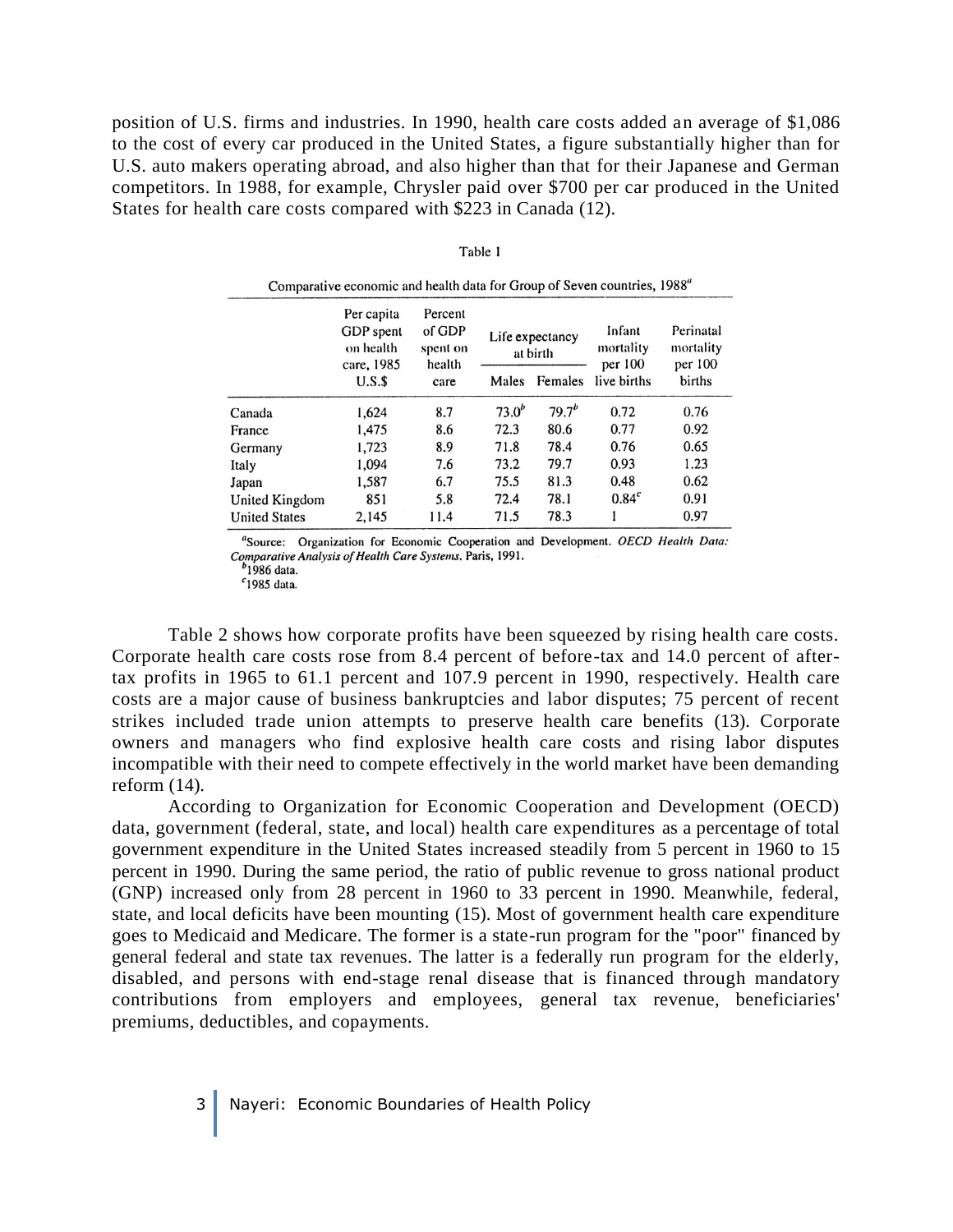#### Table 2

| (spending for health services and supplies)" |                                             |                                                       |                                                                |                                                          |                                                    |                                                                   |                                                      |
|----------------------------------------------|---------------------------------------------|-------------------------------------------------------|----------------------------------------------------------------|----------------------------------------------------------|----------------------------------------------------|-------------------------------------------------------------------|------------------------------------------------------|
|                                              | $%$ of<br>business<br>receipts <sup>b</sup> | $%$ of<br>gross<br>private<br>domestic<br>$product^c$ | $%$ of<br>labor<br>total<br>benefits <sup><math>d</math></sup> | $%$ of<br>labor<br>wages<br>and<br>salaries <sup>d</sup> | $%$ of<br>labor<br>fringe<br>benefits <sup>a</sup> | $%$ of<br>corporate<br>profits<br>before<br>$\text{tax}^{\prime}$ | $%$ of<br>corporate<br>profits<br>after<br>$\arctan$ |
| 1965                                         | 0.4                                         | 1.0                                                   | 2.0                                                            | 2.2                                                      | 22.4                                               | 8.4                                                               | 14.0                                                 |
| 1970                                         | 0.7                                         | 1.7                                                   | 3.1                                                            | 3.5                                                      | 29.2                                               | 19.8                                                              | 36.1                                                 |
| 1975                                         | 0.8                                         | 2.1                                                   | 3.9                                                            | 4.5                                                      | 28.5                                               | 21.3                                                              | 34.3                                                 |
| 1980                                         | 0.9                                         | 2.7                                                   | 4.9                                                            | 5.8                                                      | 31.7                                               | 27.3                                                              | 42.6                                                 |
| 1985                                         | 1.2                                         | 3.3                                                   | 6.1                                                            | 7.2                                                      | 38.9                                               | 51.3                                                              | 89.9                                                 |
| 1990                                         | N.A.                                        | 3.9                                                   | 7.1                                                            | 8.5                                                      | 45.5                                               | 61.1'                                                             | 107.9'                                               |

Health care costs of U.S. businesses

"Source: Iglehart, J. K. The American health care system: Private insurance. N. Engl. J. Med. 326(25): 1715–1720, 1992. Data are from the Health Care Financing Administration, Office of the Actuary.

<sup>b</sup>Indicates business receipts for sole proprietorship and total receipts of partnerships and corporations, as derived from Internal Revenue Service data.

<sup>c</sup>Reflect health costs embedded in the unduplicated value of intermediate and final goods; based on data from the Department of Commerce national income and product accounts.

Applied to employee in private industry.

<sup>e</sup>Based on July 1990 data from Department of Commerce national income and product accounts. A similar concept of "profits" for sole proprietorships is not available.

*f*Estimate.

### HIGH LEVEL OF HEALTH CARE COSTS

The literature on health care costs does not generally distinguish between the high level and fast rate of growth of costs since it actually deals with the former--that is, specific institutional causes of high per capita health care expenditure (16-18). Given the complexities of the health care market structure, such explanations are many. They are generally divided into demand-pull and supplypush theories of health care cost inflation. Among the demand-pull theories, the most prominent is the orthodox moral-hazard model: perverse physician and patient demand for health care resources (19, 20). The most prominent supplypush argument points to the high costs of ever-emerging medical technologies which are not usually money saving (21). Weisbrod (22) combines these two approaches to offer an interactive demand and supply model of health care cost inflation. An insurance system that covers many types of conditions without any limits on the type of technologies used promotes demand-induced medical research and development. Expensive new technologies in turn spur demand for health insurance. This sets up a vicious cycle of rapidly rising health care costs.

The task of exploring the merit of these theories is beyond the scope of this article. It is sufficient to note that their concern is with the level of costs, explaining why per capita health care costs are significantly higher in the United States than in other similar economies.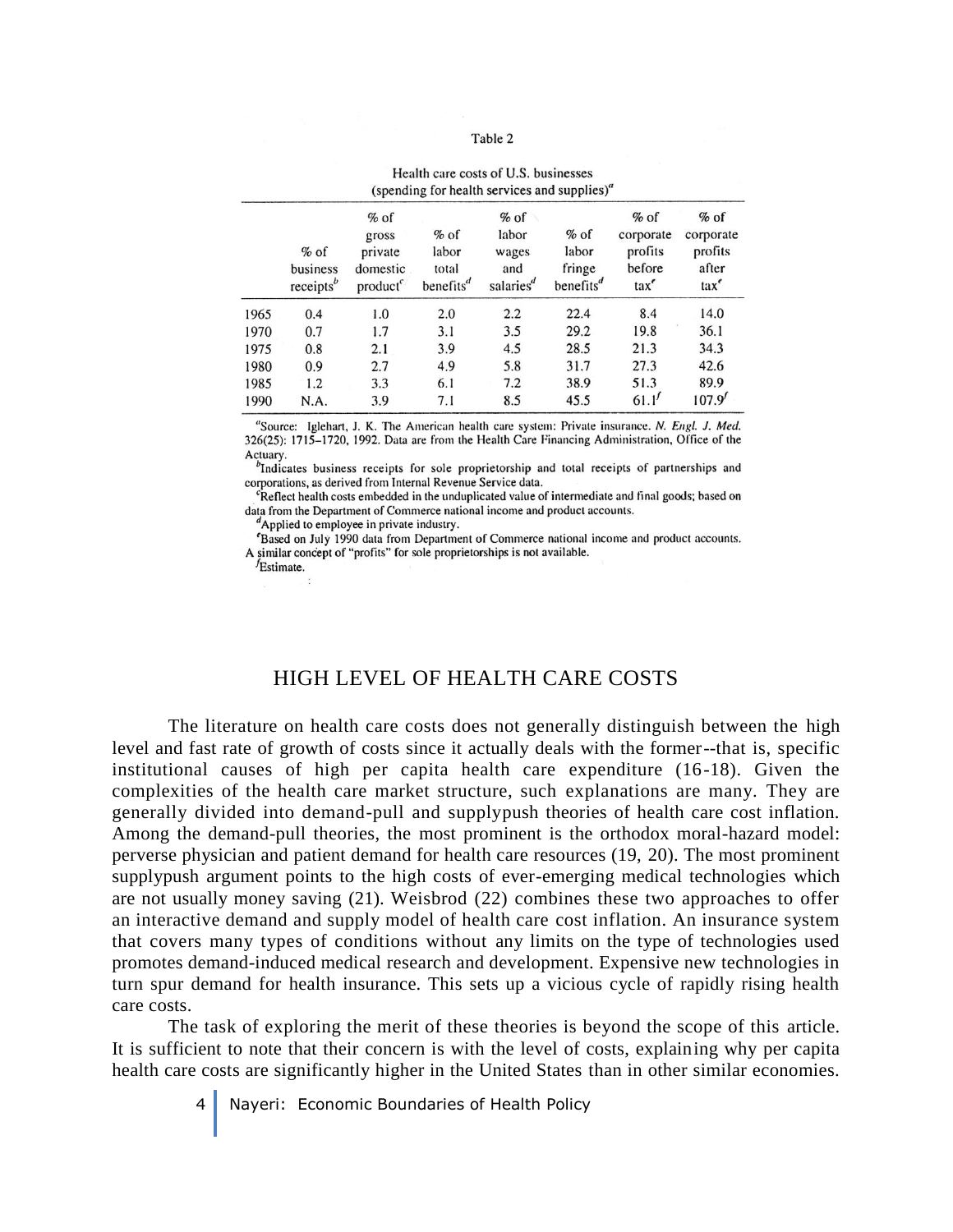In this literature, empirical studies of health care costs have generally proved superior to theoretical discussions of the issues involved, which usually rely on imperfect competition models of price. Finally, it has proved very difficult to explain the variation in levels of health care costs across countries.

I suggest that the totality of the U.S. health care financing and delivery system, itself a product of the postwar evolution of the U.S. economy and society, is responsible for its higher level of health care costs. Its most relevant characteristics, as I will discuss later, are the retrospective, fee-for-service, thirdparty payment system and physician-centered, hightechnology, curative health delivery system.

In 1950, only 14 percent of the U.S. population had any type of health insurance. Total private expenditure on health care was \$8.7 billion (1950 dollars) (23). During World War II, faced with a government-imposed wage freeze and rising demand, U.S. corporations competed for workers by offering health benefits. After the war, federal tax policy spurred private health insurance by making employer-financed coverage nontaxable income to employees and partially taxdeductible to employers. This encouraged employers to offer health insurance to their employees and prompted workers to buy into company-sponsored plans instead of insisting upon additional wage earnings (24, 25). Thus, U.S. health insurance today is primarily an employer-based system. In the mid-1960s, Medicaid and Medicare legislations were passed as a part of the Great Society program in the midst of massive social protest movements.

Thus, the long-term, postwar economic boom created the material preconditions for both capital and labor to benefit from the expansion of the health care sector. A minimum level of health care became a part of the "moral and historical wage." When Medicaid and Medicare were won in 1965, these publicly funded and privately provided programs substantially enlarged the health care market. The state systematically promoted health care as au arena of investment and accumulation. Health care suppliers-physicians, hospitals, insurance and pharmaceutical companies, medical technologies and medical supply firmshave experienced a boom. Today, health care expenditures constitute one-seventh of the GDP.

Initially, health insurance covered hospital services to ensure payment. The hospitals were reimbursed on a cost basis calculated retrospectively subject to endogenous decisions by physicians as to length of stay and the resources used for each patient. It is well-established that hospitals and physicians have favored higher health care expenditures even when they were not strictly for medical reasons. Thus, for such services, demand has not been cost sensitive. Insofar as patients do not directly pay for health care services, demand for them seems to be inelastic. As Weisbrod (22) explains, medical technology suppliers, including the pharmaceutical industry, have benefited from the escalating levels of health care expenditure. The curative (as opposed to preventive) approach, high technology, and the craft character of U.S. medicine have also contributed to the higher levels of costs.

Beginning in 1983, Medicare introduced the diagnosis-related group (DRG) reimbursement system which paid hospitals predetermined fees for 468 specified diagnoses. Similarly, private firms have embraced managed care systems which integrate financing and delivery services in a variety of ways. These include contracts with selected physicians and hospitals that furnish a comprehensive set of health care services, usually for a predetermined monthly premium; utilization and quality control of the contracting providers; financial incentives for patients to use the providers and facilities associated with the plan; and the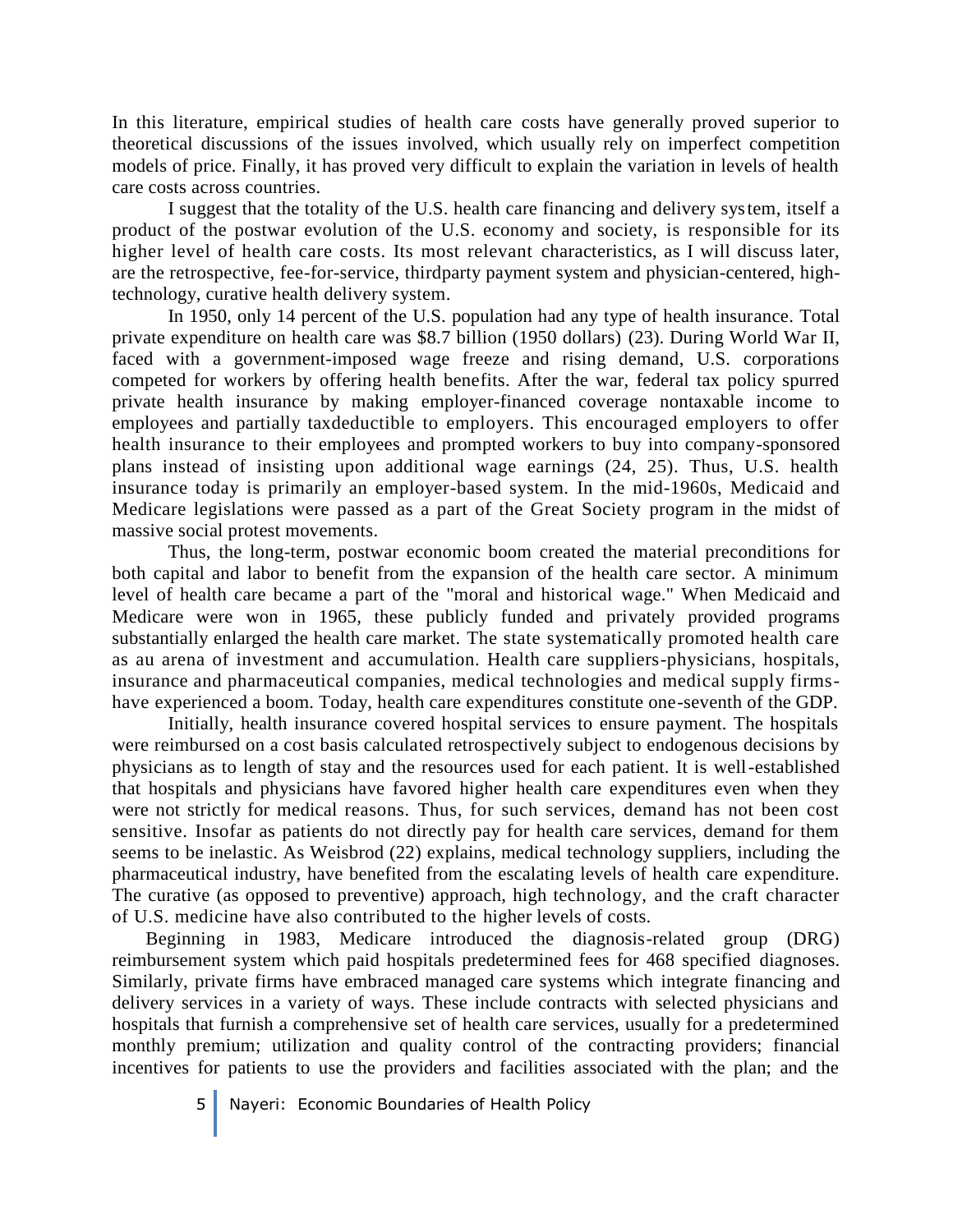spread of financial risk to the physicians, hence altering their role from serving as agent for the patient's welfare to balancing the patient's needs against the exigency of cost control.

Prominent managed care structures include preferred provider organizations (PPOs) and health maintenance organizations (HMOs). They enjoy economies of scale, scope, and transaction costs. Enrollment in HMOs rose from 9.1 million in 1980 to 41.1 million in 1992 (26). The rising predominance of HMOs has effected a major shift from a fee-for-service, cost-based, retrospective payment system to a prospective fixed-fee system-that is, a costconscious health care system. Despite these efforts, there has not been a dramatic change in health care expenditure in the United States; hence the tendency for health care policy proposals to focus on an overall reform of the health care financing and delivery system.

### **FAST RATE OF GROWTH OF HEALTH CARE COSTS**

Despite its high level of health care expenditure, the long-term rate of growth of health care costs in the United States is not significantly higher than in other OECD countries. Seven OECD countries-France, Greece, Iceland, Italy, Japan, Norway, and Spain-have had a faster average annual rate of growth of health care expenditure than the United States in the 1960-1990 period. The United States ranked third, after Spain and Switzerland, in its ratio of the average annual rates of growth of health care expenditure and of GDP in the same period. But, this ratio was consistently higher than unity for 21 OECD countries for which comparative data were available (Luxembourg, Portugal, and Turkey were excluded because of the lack of consistent time series). Table 3 shows the relevant information for the G-7 countries. Thus, the fast rate of growth of health care costs in industrial capitalist economies must be explained in terms of factors common to all of them and not specific features of individual health care systems.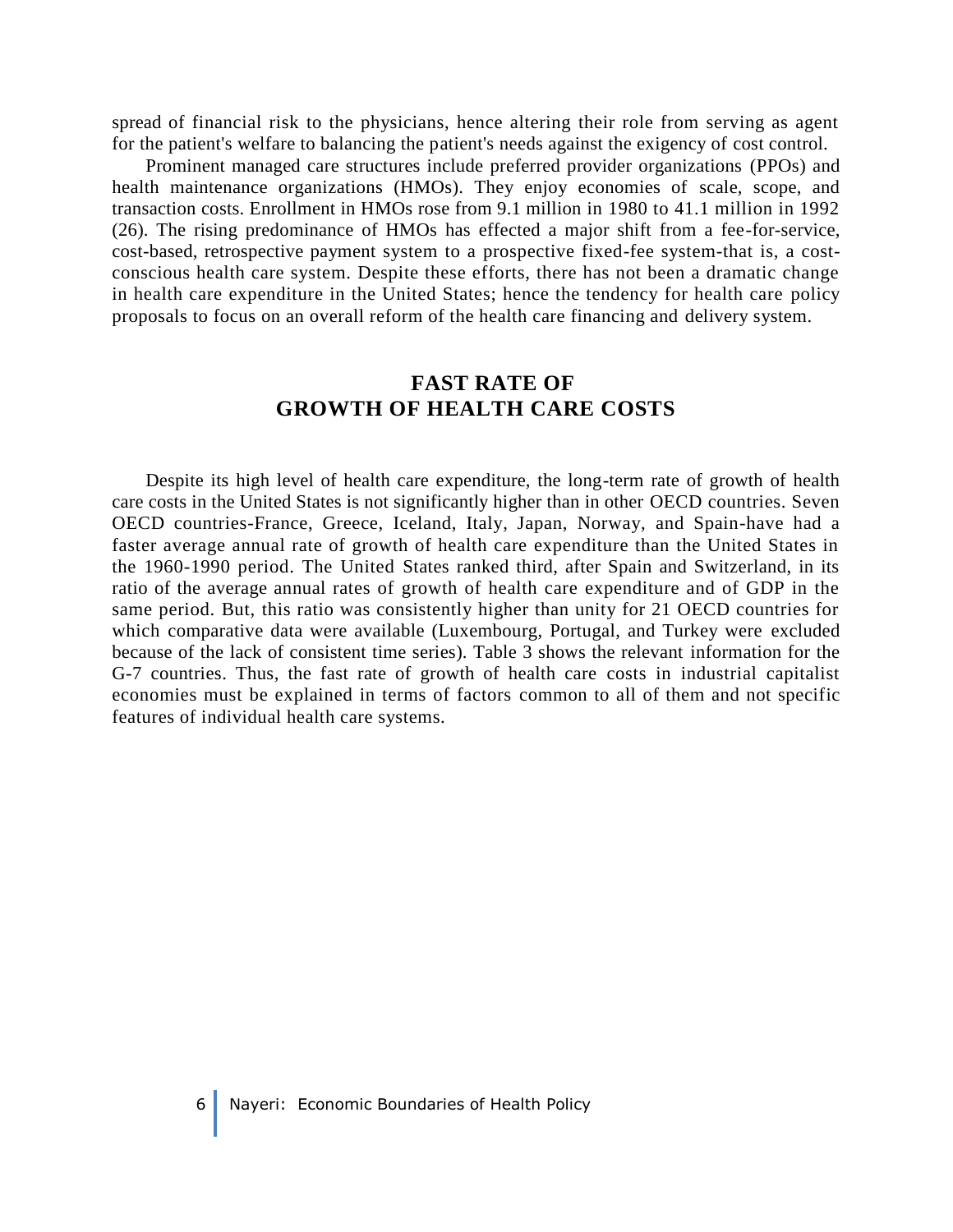#### Table 3

| $\lambda_{\rm R}$    | Average annual<br>growth rate of<br>total health care<br>expenditure" | Average annual<br>growth rate of<br>GDP <sup>b</sup> | Ratio of rate of<br>growth of health<br>care expenditure to<br>rate of growth of GDP |
|----------------------|-----------------------------------------------------------------------|------------------------------------------------------|--------------------------------------------------------------------------------------|
| Canada               | 5.98                                                                  | 4.23                                                 | 1.41                                                                                 |
| France               | 6.29                                                                  | 3.71                                                 | 1.70                                                                                 |
| Germany              | 4.94                                                                  | 3.06                                                 | 1.61                                                                                 |
| Italy                | 6.51                                                                  | 3.66                                                 | 1.78                                                                                 |
| Japan                | 9.25                                                                  | 6.30                                                 | 1.47                                                                                 |
| United Kingdom       | 4.00                                                                  | 2.47                                                 | 1.62                                                                                 |
| <b>United States</b> | 6.12                                                                  | 3.15                                                 | 1.94                                                                                 |

### Average annual growth rates of health care expenditure and GDP for Group of Seven countries, 1960-1990<sup>a</sup>

"Source: Organization for Economic Cooperation and Development. OECD Health Data: Comparative Analysis of Health Care Systems. Paris, 1991.

Adjusted for GDP deflator, base year 1985.

One explanation may be based on the neoclassical theory of price and Engel's Law. As economies develop, the rate of growth of demand for health services increases faster than the rate of growth of demand for primary and manufacturing goods. Together with supply constraints, this will account for price inflation of health services, hence a faster rate of growth of costs. In the final analysis, the orthodox explanation will have to depend on supply rigidities and market imperfections (27).

This explanation confronts serious difficulties. On a theoretical level, the notion of perfect competition that underlies the orthodox theory of price has been discredited in favor of competition as an evolutionary process. Indeed, it can be argued that capitalist development reduces barriers to competition, including in health care services. Except for special situations, such as newly invented drugs or organ transplants, the bulk of health services is easily reproducible and increasingly available upon effective demand. On an empirical ground, as the data in Table 3 suggest, countries with a high degree of state intervention in the health care market, such as Britain, do not exhibit a faster rate of growth of health care costs than those with the least degree of state intervention, that is, the United States. This defies the central assumptions of the neoclassical theory.

The relevance of the classical cost-of-production theory of price-specifically, the labor theory of value-to corporate pricing has been recently stressed (28). In a tradition beginning with Locke, through Smith, Ricardo, and Marx, the value and relative price of commodities are determined by their cost of production and, in the case of the last two theorists, the socially necessary labor time. Because production costs depend on labor productivity, the value of reproducible commodities, including labor power, is a function of technical change: mechanization, improvements in technical division of labor, and specialization. Two conclusions follow. First, it is reasonable to expect prices of reproducible commodities to decline over the long run due to economic development and associated productivity gains. This means a long-term tendency toward a rise in the standard of living.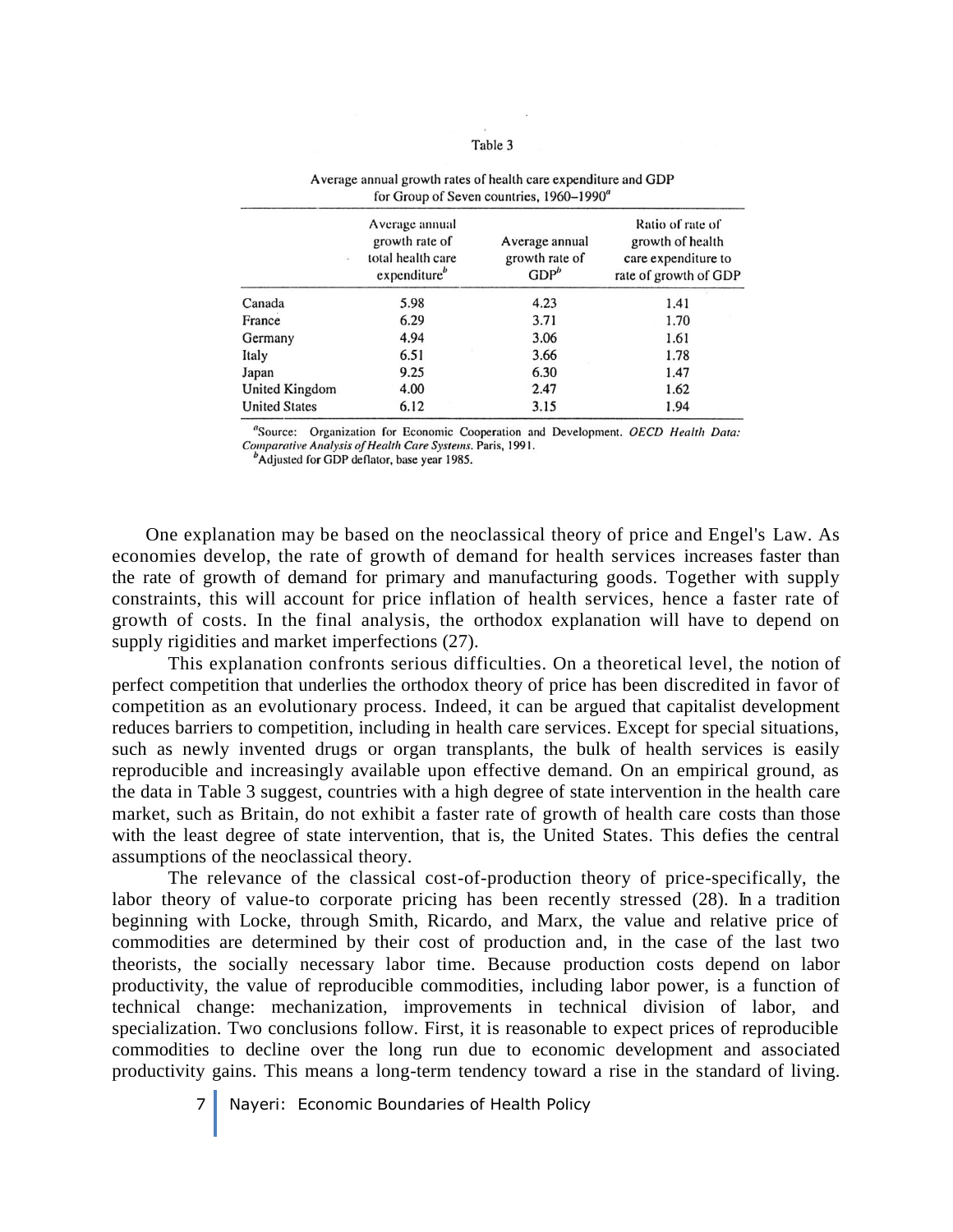Second, the price of commodities with production processes that do not easily admit technical change and productivity gains, such as personal services including health care, will rise relative to that of commodities with more dynamic production processes. These two developmental tendencies combine to explain an increasing level of health care expenditure and a faster rate of growth of health care costs as an economy matures.

The relevance of the classical theory of price for the health care industry has been admitted even by prominent mainstream economists. Baumol and Bowen (29), for instance, have argued that the performing arts, as well as a number of services including health care, are labor-intensive activities that do not readily lend themselves to mechanization. In these activities, the quality of the product is closely tied to individual personal attention; they therefore have a low propensity for productivity growth, and their relative prices will tend to rise over time. Thus health care costs tend to grow faster than the national income. Baumol (30) extended this argument to formulate his model of unbalanced growth to explain the chronic fiscal crisis of cities, educational systems, and so forth.

### **HEALTH CARE COSTS AND PROFITABILITY CRISIS**

However, Baumol (31) has also argued that corporate and government concerns with rising health care costs are misguided. In real terms, it is still possible to prosper and provide ever higher levels of health care if the rate of productivity growth of the past several decades continues. This is so because a slow, but nonetheless positive, rate of growth of productivity in personal services, including health care, as well as a fast rate of productivity growth in the rest of the economy will provide the means to afford more goods and services. Table 2, however, shows how corporate profits are indeed squeezed by increasing health care costs. The same may be said of government revenues. Are these merely monetary illusions?

Baumol's optimism is misplaced even on his own grounds. If the relative size of sectors with a low propensity for productivity growth is increasing in a mature economy, would it not follow that the overall rate of growth of productivity and income will slow down? In fact, the average annual rate of growth of productivity and GNP did slow down from 3.080 and 3.837, respectively, in the period 19481969 to 1.355 and 2.499 in 1970-1991 (32).

Indeed, Baumol's analysis is limited to the material (technical) aspects of economic life and largely ignores its social-that is, capitalist-character. The problem of the fast rate of growth of health care costs must be placed within the present reality of the long-term capitalist crisis. A majority of industrial capitalist economies, including the United States, have faced a long-cycle crisis of profitability since the early 1970s. At the core of this crisis is a fall in the average rate of profit in a large number of industrial capitalist economies (33, Chapts. 1-4).

Shaikh (34) has shown that a faster rate of growth of the organic composition of capital relative to the rate of growth of the rate of surplus value has been responsible for the fall in the average rate of profit in the United States in the postwar period. Moseley (35-37) has convincingly argued that this explanation must be augmented to explicitly take into account the substantial growth of unproductive economic activities, chiefly in the supervisory and circulation spheres. This argument has been corroborated by Shaikh and Tonak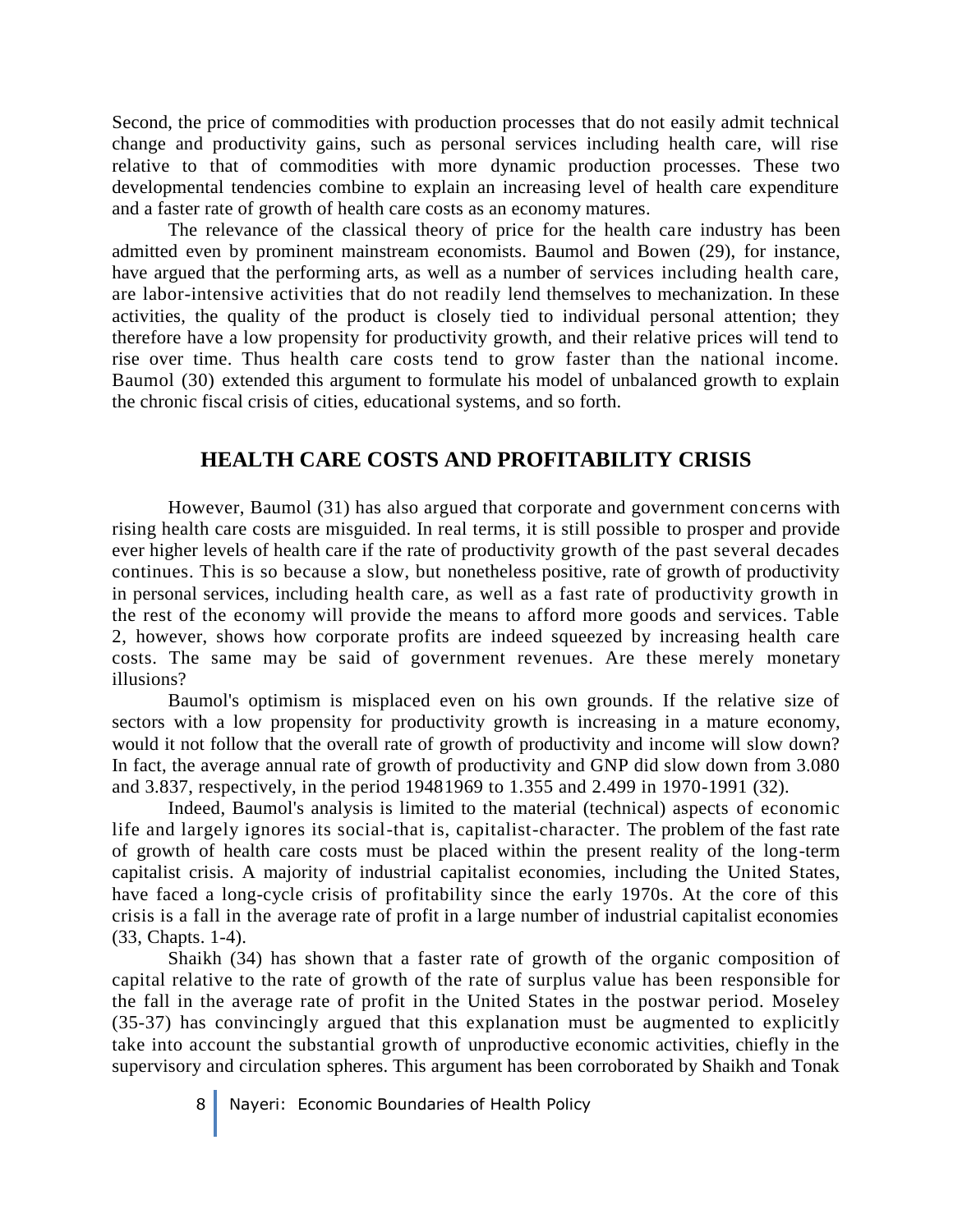I have further argued that the spread of unproductive activities in the U.S. economy may be correlated with the shift from a dynamic economy, with a relatively large manufacturing base, to a relatively stagnant economy, dominated by a large service sector (39). This hypothesis attempts to merge two aspects of capitalist development: the social dimension emphasized by Marx, as reflected in Shaikh and Moseley's explanation for the U.S. economic crisis, and the material aspect emphasized by Smith, as developed by Kaldor (40) in his model of growth.

The substantial growth of the health care industry in the postwar period offers a case in point. While I know of no study of productive and unproductive labor in the health care industry, there are studies that shed some light on the pervasiveness of potentially unproductive activities. Himmelstein and Woolhandler (41) report that between 1970 and 1982 the number of administrators increased 171 percent, compared with 48 percent and 57 percent for physicians and health care personnel, respectively. Administrative costs stood at 22 percent (\$77.7 billion) of the total health care expenditure in 1983. In another study, Woolhandler and Himmelstein (42) report that in 1987 administrative costs were between \$96.8 billion and \$120 billion, or between 19.3 percent and 24.1 percent of the total health care expenditure. Such costs rose 37 percent between 1983 and 1987. The rise in administrative personnel primarily occurred in the insurance industry, hospitals, nursing homes, and physician practices (billing). While not all increases in administrative personnel can be identified as unproductive labor, Moseley's (43) research indicates that throughout the U.S. economy a majority of such supervisory and circulation activities were indeed unproductive.

I can now summarize the causes of the fast rate of growth of health care costs and outline the implications for the economy. The postwar economic boom made it possible for the standard of living to rise in the industrial capitalist countries. With the increase in per capita income, demand for services, in particular health care, increased faster than demand for primary and manufactured goods. This led to a substantial rise in the level and rate of growth of health care costs. The level of health care expenditures has been a function of the rise in per capita income and the specific character of the health care financing and delivery system as discussed earlier. We can now add that it is also a function of the rate of growth of health care costs. The latter is primarily a function of a productivity differential between the health care sector and the rest of the economy.

Over time a larger portion of per capita income went to the less dynamic service sector of the economy, which includes health care; in this sector it is difficult to reduce the necessary labor time by innovations. The relative size of the dynamic sector continued to shrink and its contribution to overall productivity growth diminished. In the United States this process has coincided with a significant rise in unproductive activities and the faster rate of growth of organic composition of capital relative to the rate of growth of the rate of surplus value. These factors resulted in a secular fall in the average rate of profit. By the late 1960s, the mass of profits began to stagnate and a long cycle of crisis began.

Capitalist solutions to the crisis include attempts to boost profitability by reducing unproductive activities and bringing noncapitalist production-use-value and value-producing activities-into the sphere of capitalist-surplus value-production. Still, the main source of a recovery lies in speeding up the rate of growth of the rate of surplus value relative to the rate of growth of the organic composition of capital. This will require a faster rate of growth of

9 Nayeri: Economic Boundaries of Health Policy

(38).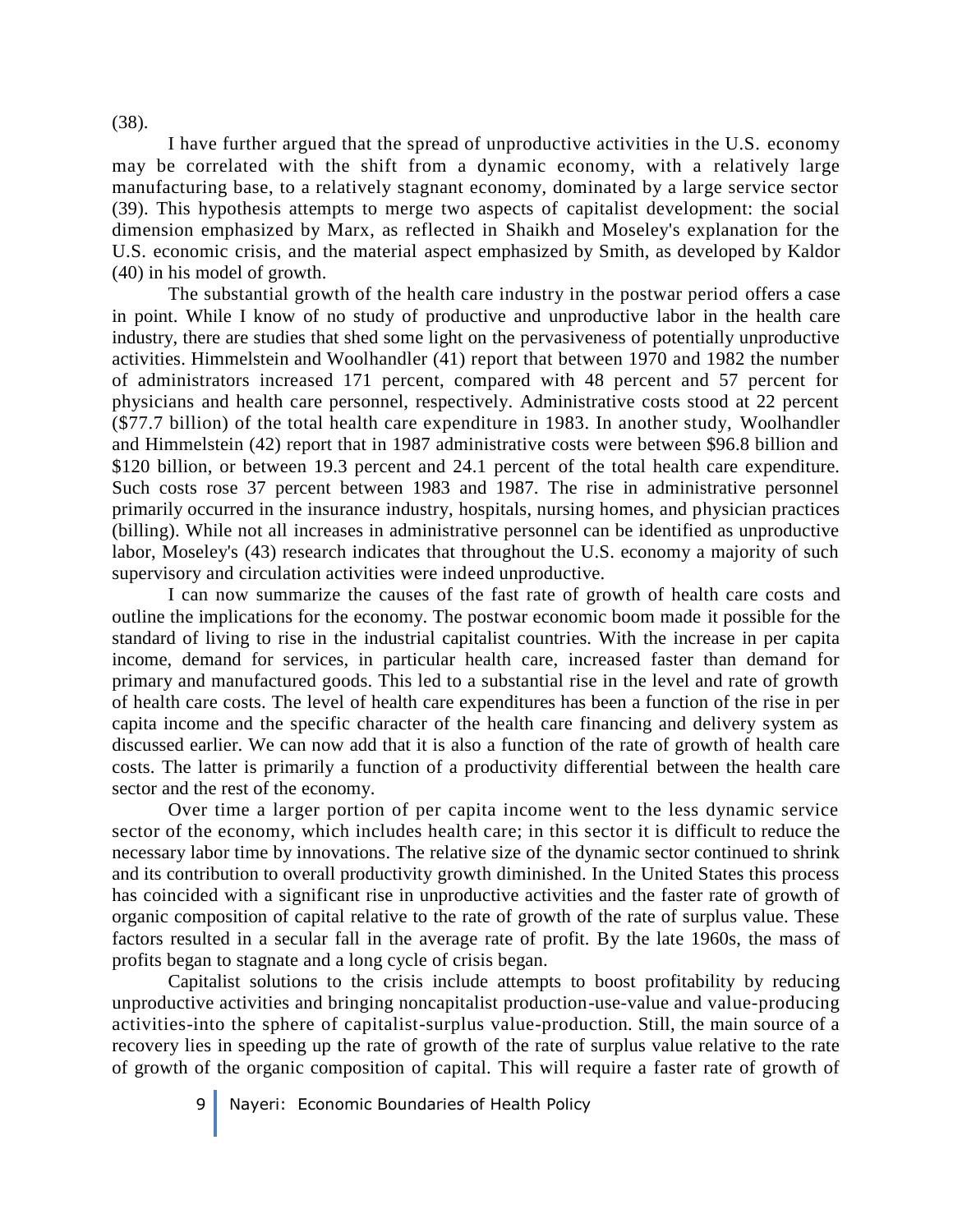surplus labor time (surplus value) relative to necessary labor time (the wage bill). Marx distinguished between production of absolute and relative surplus value. The former is associated with efforts to increase surplus labor time either by speed-up or by lengthening the working day or by reducing the necessary labor time by a cut in the real wage. There are clearly definite limits to such methods of production of surplus value. Production of relative surplus value, however, depends on technical change and productivity gains. Such methods will increase surplus labor time and reduce necessary labor time by lessening the value of goods and services that make up the wage basket. Production of absolute surplus value historically belongs to preindustrial capitalist accumulation. However, these methods are frequently adopted by capitalists in backward firms and industries and, at a time of crisis, even by leading firms and industries. The industrial capitalist dynamic of division of labor, technical change, and productivity growth is associated with the production of relative surplus value, which requires a measure of labor cooperation. These two approaches to boost profitability are reflected in the conservative and liberal debate on health care. While the former insists on straightforward cost-cutting measures, the latter argues for a need to enhance the efficiency of the health care system to contain costs.

### **THE PROBLEM OF INEFFICIENCY**

The problem of (static) efficiency of a health care system deals with maximization of access and outcome variables for a given level of per capita expenditure. As Table I shows, it should be possible to moderate the level of health care expenditure and enhance access and outcome in the United States if the totality of the health care financing and delivery system is radically changed in the direction indicated by the historical experience of other OECD countries. In particular, inadequate access to health services, especially primary care, and a neglect of public health and preventive medicine are responsible for unsatisfactory outcomes in the United States.

Access to health care in the United States is primarily through employment (63 percent) and government (23 percent). The crisis of profitability has forced employers to cut costs. Firms that had traditionally offered insurance policies have attempted, with a measure of success, to reduce coverage. New job openings in small companies and in industries with no unions typically do not offer health benefits. Medicaid has been in decline almost since its inception: it covered 76 percent of the "poor" in 1965, 63 percent in 1975, and only an estimated 36 percent in 1991 (44, p.42). Meanwhile, physician reimbursement has become increasingly meager so that Medicaid patients lack adequate access to health services. Medicare, a more successful program, has been reducing physician reimbursement fees (which now stand at 59 percent of private insurance fees), shifting more of the costs to the elderly, who pay on average \$2,400 out of pocket each year, an estimated 18 percent of the annual income of an average person over 65 years old. The erosion of the real wage in the United States has also meant a decreasing ability to purchase private insurance. The market mechanism in the context of institutional discrimination has rationed access to health care according to employment status, income, race, gender, age, geography, and health status (45).

There is an interesting paradox here. Most economic theories hold that capitalist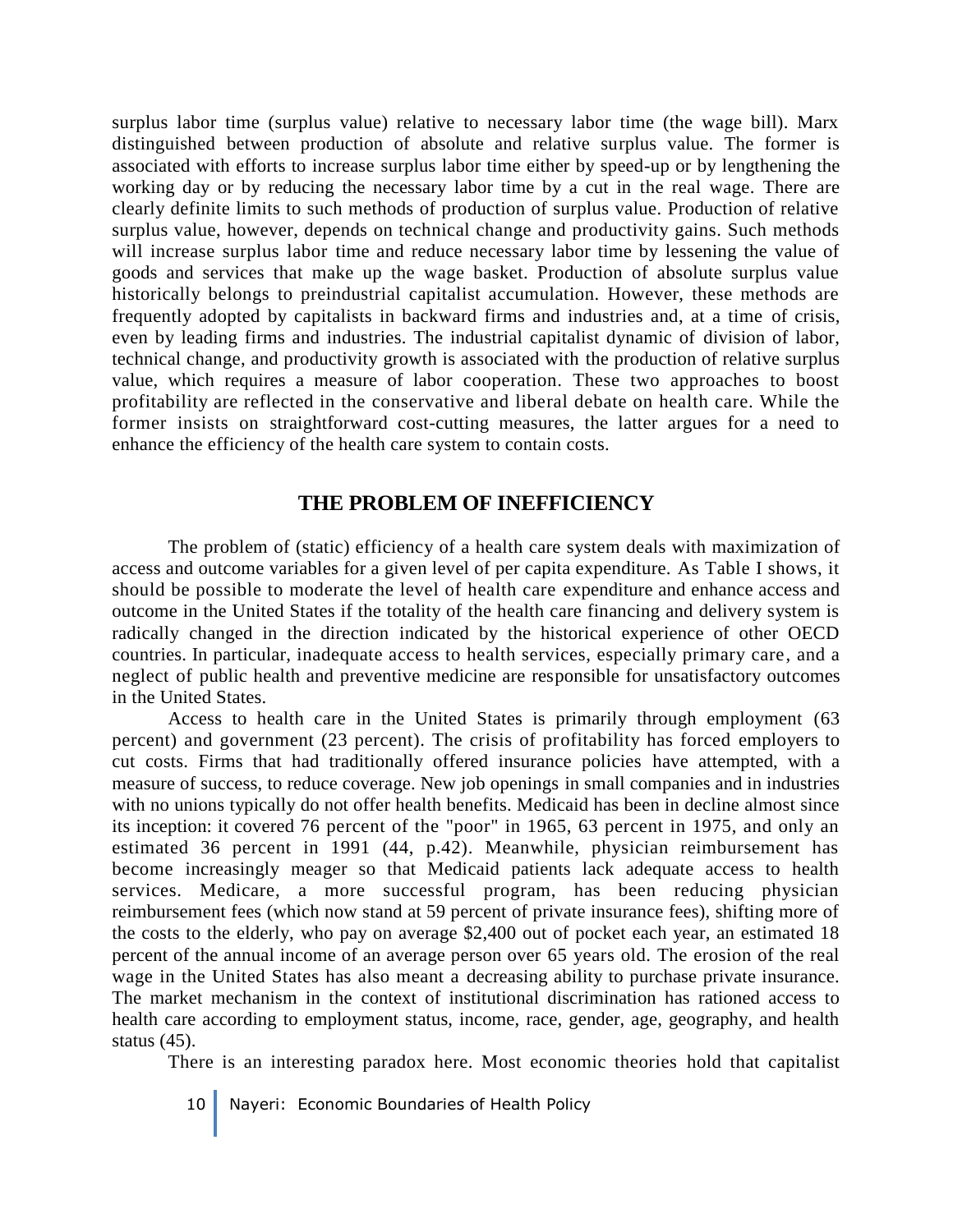growth is associated with inequality of income. Public policy to redistribute income in the interest of workers would cut into profits, hence potential and actual investment. So equity and efficiency are counterposed. If the state were to divert private or public funds to provide health care benefits, would it not reduce the national investment fund, slowing the rate of growth, hence national income and future potential for more and better care?

It depends. While redistribution of income may reduce the total pool of funds available for investment, it would increase the level of effective demand for consumer goods, hence the incentive to invest. It is not so much growth itself but the path of capitalist development that would be affected. Further, private or public expenditure on health care may be viewed as enhancement of "human capital," which may be conducive to accumulation and growth. Moreover, advanced capitalist economies require functionally healthy workers to boost productivity. Loss of workdays due to illness translates into a net loss in corporate and national income.

Still, much of health care expenditures goes for relatively stagnant personal services. If the dynamic sector is still dominant and the economic system robust, then the net effect may be positive. Better health care will improve capital-labor relations and the quality of time spent in the production process. However, if the economy is in decline or the dynamic sector is no longer dominant, it may be that further diversion of social surplus to health care or other relatively stagnant activities will only deepen the crisis. Thus, in a long-term expansionary phase of capitalist development, improvement of real wages and social services coincides with the overall process of capital accumulation. However, in a long-run contractionary period, both real wages and social benefits are subject to cuts. Efficiency and equality are less counterposed in periods of long-term expansion than in periods of long-term contraction.

## **THE 1993-1994 HEALTH CARE REFORM DEBATE REVISITED**

The central issue in the health care reform debate was the gross inefficiency of' the U.S. health care system. As Clinton put it in his presidential address on health care to the joint session of the U.S. Congress on September 22, 1993: "Our competitiveness, our whole economy, the integrity of the way the government works, and ultimately our standard of living, depends upon our ability to achieve savings without harming the quality of health care." (46) Clinton's assessment reflected a large degree of consensus among capitalist owners, managers, and policymakers on the importance of a more efficient health care system for restructuring the U.S. economy. However, the inability of the 103rd Congress to agree on any reform proposals reflects important divisions within the U.S. capitalist class on how to proceed in the face of the long-term economic crisis.

The debate was dominated by the Clinton plan and the (usual) conservative and liberal arguments regarding the role of private ownership, the market, and the state in policy formulation.<sup>1</sup> All health care reform proposals fell within these general policy prescriptions.

<sup>1</sup> The terms "conservative" and "liberal" have changed their meaning many times since the 19th century. Today they are largely context dependent. In this article I define them as follows. Conservatives maintain that an unhampered private enterprise market system is necessary to achieve economic and social development. Liberals argue that sectional interests of some branches of the

 $\overline{\phantom{a}}$ 

<sup>11</sup> Nayeri: Economic Boundaries of Health Policy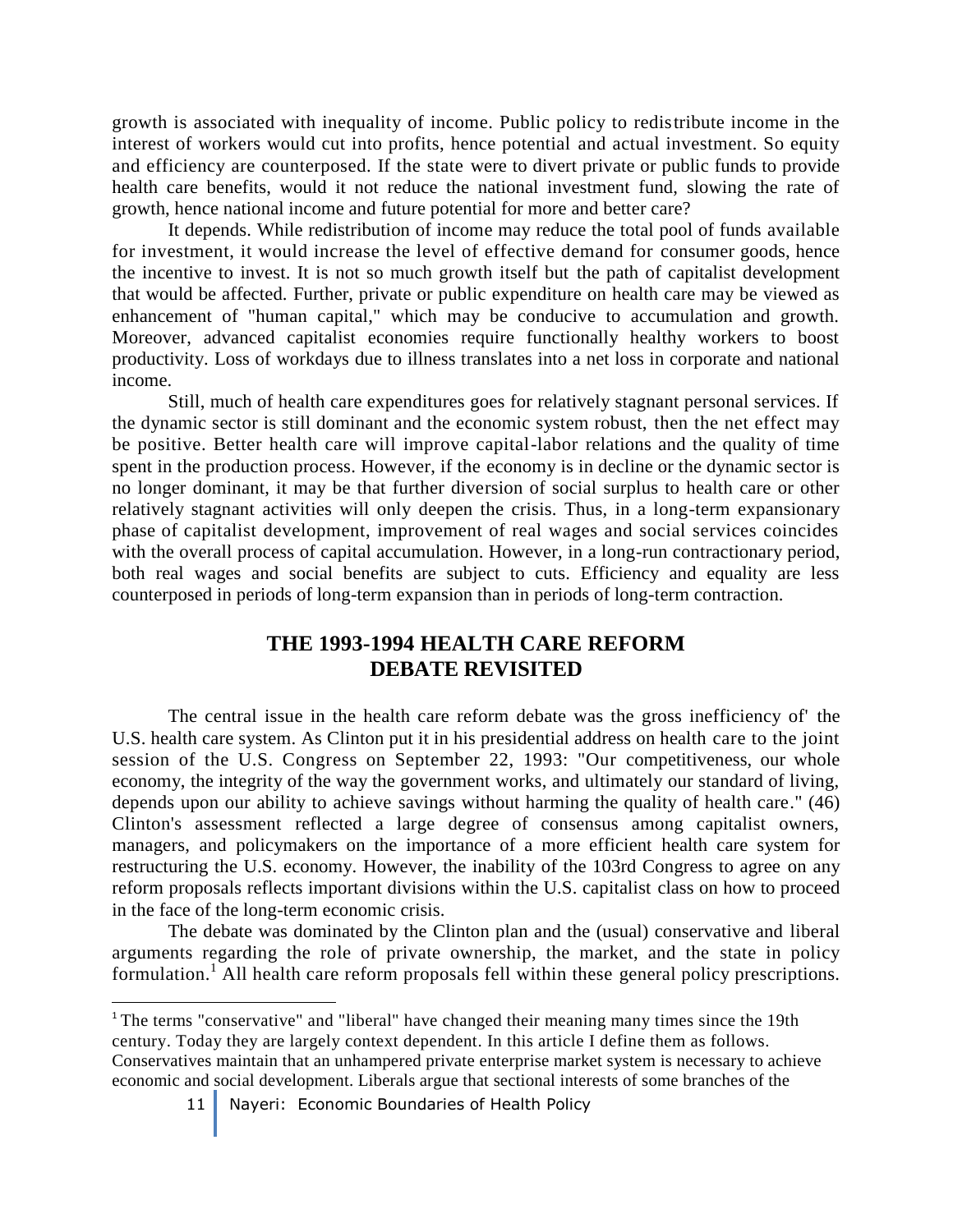The major difference between the conservative and liberal plans lay in whether to focus on cutting health care costs for businesses or to aim at an enhancement of the efficiency of the health care system to contain costs. The mainstream debate therefore did not address health care as such but dealt with costs and efficiency of the health care system from the point of view of restructuring the capitalist economy.

It is sufficient to review the relevant aspects of six prominent congressional bills as summarized by the Congressional Research Services Report (47). For the purpose of our analysis, these can be grouped into three categories. The McDermott-Wellstone singlepayer proposal presented a left-liberal alternative. It radically altered the health care financing system by requiring federal and state governments to provide universal health insurance. The Clinton plan represented a center-liberal proposal aimed at regulation of the insurance and health provider markets, achievement of near universal coverage, and an employer and individual mandate to finance the system. The other four bills (Cooper-Breaux, Michel-Lott, W. Thomas-Chafee, and Stearns-Nickles), all conservative in approach, used different mechanisms to oil the health insurance and delivery markets and limit state intervention to the most blatant cases of market failure.

The difference between the liberal and conservative approaches can be discerned in their handling of the problem of the high level and fast rate of growth of costs. The Clinton plan used a three-pronged strategy to increase efficiency and contain costs. It aimed at establishing a prospective payment system emphasizing the economies of scale, scope, and transaction costs associated with managed care, especially HMOs; (near) universal coverage; and an emphasis on prevention and primary care.

Since the 1970s the process of concentration and centralization of capital in the health care industry has given rise to managed care, especially the vertical integration of health care insurance and delivery into the HMOs. This process has enhanced productivity and undermined the craft nature of the health care industry by bringing into the sphere of capitalist (surplus value) production activities that were previously carried on in the sphere of pettycommodity (value) production. The Clinton plan attempted to speed up this process and foster its early predominance to contain costs.

Universal coverage can contribute to the process of moderating the level of health care costs. Currently, the uninsured end up as high-cost users of the health care system since the law requires hospitals to admit all patients on an emergency basis regardless of their ability to pay. The uninsured are forced to seek expensive emergency room services either for lack of access to inexpensive primary care or for treatment of an acute, often advanced disease. Hospitals pass on such costs to the insured patients in the form of higher prices for supplies and services or they receive government subsidies. The cost of the uninsured then shows up in the form of higher insurance premiums or taxes. There is, therefore, an economic incentive to cover as large a section of the population as possible. Universal coverage also simplifies the task of rationalization and standardization of health insurance and delivery

economy may conflict with the overall capitalist optimum. As such, free competition may not always result in overall efficiency. They therefore favor a measure of government intervention to adjust for such cases of market failure. Some left-liberals Would even argue that private ownership itself must be restricted or altogether abolished in certain sectors to affect changes conducive to better accumulation of' social capital.

12 Nayeri: Economic Boundaries of Health Policy

 $\overline{a}$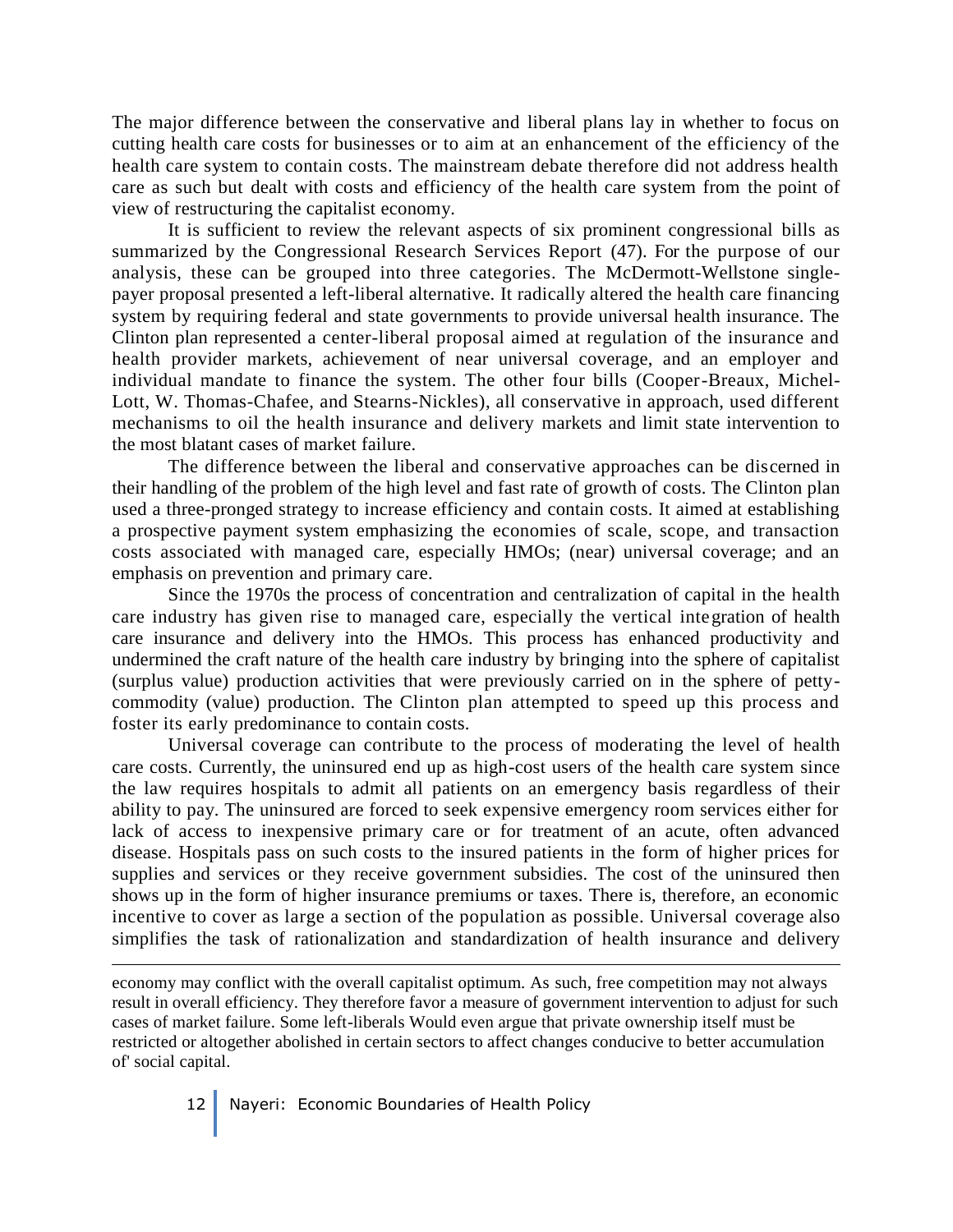systems and thus reduces waste and paper work. There are also ideological-political reasons for universal coverage.

The Clinton plan emphasized preventive medicine and primary care, as the HMOs and some corporations are already doing. The aim was to help lower health care costs by reducing disease occurrence or gaining early diagnosis through the standardization of health plans and regulation by health alliances.

The Clinton plan contained provisions to regulate prices of health care inputs, such as pharmaceuticals, office visits, hospital stay, and insurance rates. More importantly, it also contained a provision to limit the rate of growth of health care costs to the rate of growth of GDP.

The Clinton plan would have been largely financed by employers and employees paying 80 percent and 20 percent of insurance premiums, respectively. Limits would have been placed on liability for small firms and low-income individuals. The shortfall would have been paid by the federal government through savings in Medicare and Medicaid, assessments on corporate alliances, tax code changes, and a tax on tobacco. The bulk of such revenue would have come from working people (48).

The McDermott-Wellstone plan used the Canadian model to increase efficiency and contain costs. Government financing of health care would have substantially reduced administrative waste and transaction costs (41, 42). The emphasis on primary care and prevention would have reduced some costs and helped to attain better outcomes. Provider prices would have been directly negotiated with the government on an annual or per case basis, putting in place a prospective payment system. However, this approach runs counter to the recent trend of concentration and centralization in health delivery (49). It would also preserve the craft structure of medicine. As a result some of the savings and efficiency gains might be lost. The fast rate of growth of health care costs is a problem in Canada as well. So, like the Clinton plan, the single-payer bill would have limited the rate of growth of health care expenditure to the rate of growth of GDP.

The McDermott-Wellstone proposal would have raised revenue through a system of taxation earmarked for health care as well as using current monies spent in federal health programs. Increased employer hospital-insurance payroll tax, self-employed tax, and individual (with an exemption for very-low-income persons) and corporate taxes would be needed to pay for this plan. A millionaire surtax, "sin" taxes, user fees for the aged, and premiums would also have to be imposed. It is important to note that such a financing scheme builds upon an already regressive taxation system (50).

The conservative proposals were designed to slow the growth of health care costs by reducing demand. Some proposals would have also increased the efficiency of the health care insurance and delivery markets. They all would have done away with a third-party payment system in favor of various schemes to shift the burden of costs onto the individual. The Stearns-Nickles proposal would have required all employers to convert health care coverage of their employees into higher wages. This would have made the employee and not the employer responsible for the full cost of health care by 1997.

In the conservative proposals there is also a monetary incentive to not use the health care system. Thus, there might have been fewer attempts by the lower-income groups to seek medical attention. As demand for health care is directly linked to the ability to pay, social demand for health care would have declined, resulting in a drop in total health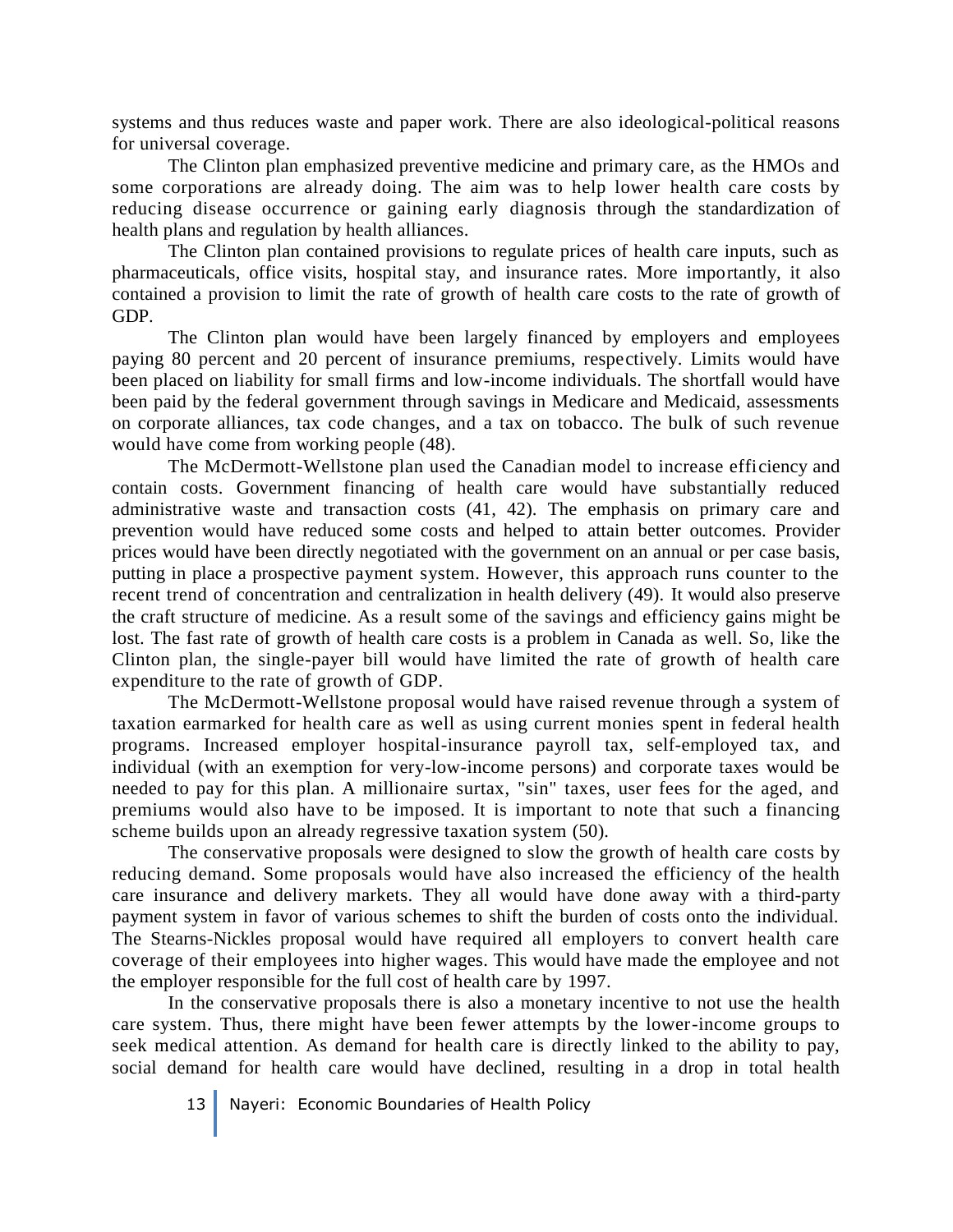expenditures.

The conservative proposals, except for the Stearns-Nickles plan, would have actively encouraged the prospective payment system using a managed care approach to increase efficiency and contain costs. All would have regulated the underwriting and rating practices of the insurance companies. They all opposed any employer mandate.

As for the problem of access to care, the Cooper-Breaux and Michel-Lott plans claimed to seek improvements in availability and affordability of insurance. The W. Thomas-Chafee plan would have made it mandatory for every individual to purchase health insurance. However, the mere requirement to purchase health insurance does not automatically add up to more coverage and greater access. Insofar as the current lack or inadequacy of coverage is due to inability to pay, it is difficult to imagine how any substantial improvements in access to care could be forthcoming from these proposals. Moreover, if the current long-term trends in the economy continue, relatively smaller private and public funds will be available to cover a larger needy population. This will result in further cuts in an increasing number of services for the poor.

The role of government and the mechanism offered to help the most vulnerable sections of working people vary in each proposal. Government financial contributions come from the current regressive taxation system and from cuts in existing social programs. Different mechanisms are also offered to induce individuals to pay for their health care costs.

Readers of this journal have had the benefit of some detailed descriptions of the political processes that led to the formation of the Clinton plan and its eventual defeat (51-56). Here, I limit myself to an outline of what happened to various proposals and why.

In the course of the debate, the left-liberal single-payer plan-cosponsored by several dozen Representatives and Senators and endorsed by some trade unions, medical associations, and citizen groups-did not get any serious attention. However, many such supporters, including one of its principal sponsors, Representative McDermott, actually channeled their energies into support for the Clinton plan (54, pp. 24-32).

The center-liberal Clinton plan proved unacceptable to large sections of the capitalist class. The Congressional Budget Office estimated that its cost-containment effect would not kick in until the year 2004 and that it would add to the federal budget deficit until then (57). The owners and managers of big business, including the National Association of Manufacturers, who strongly favored health care reform including an employer mandate, opposed goverrment regulation on health care financing and delivery and demanded the lowering of the employer's share of the insurance premium to 50 percent from the proposed 80 percent. This would have amounted to a major shift of the burden of health care costs onto workers. Labor Department statistics show that public and private employers' health care contributions stood at \$258.5 billion in 1992 (58). State and local government paid a total of \$54.8 billion, an average of \$3,494 per employee, with employers paying 85 percent of the premiums. Private employers spent \$203.7 billion, an average of \$2,267 per employee, with employers paying 86 percent of the premiums. The employers' share of the premiums in various sectors of the economy were: construction, 89 percent; manufacturing, 89 percent; transportation and utilities, 93 percent; wholesale trade, 85 percent; retail trade, 77 percent; finance, insurance, and real estate, 81 percent; and services, 83 percent. A significant section of big business-for instance the Roundtable, an association of 200 large corporations-opted for the Cooper-Breaux proposal, which resembled the Clinton proposal but without an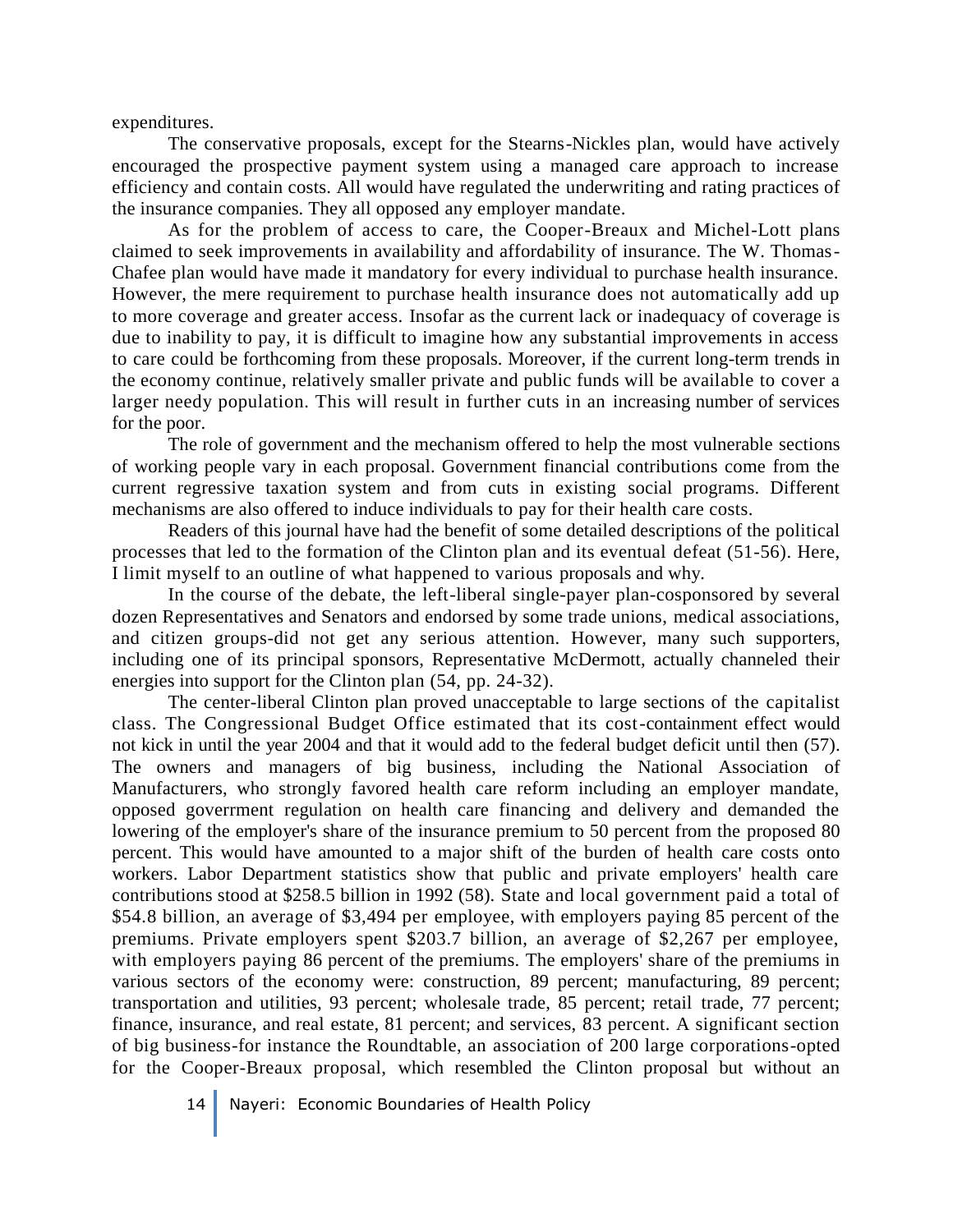employer mandate, a promise of (near) universal coverage, or a significant degree of government regulation. Small businesses, as represented by the National Federation of Independent Businesses, were in the forefront of the attack on the principle of universal coverage and employer mandate (53, pp. 622-626).

The Clinton plan was opposed by the health insurance and delivery organizations. The Health Insurance Association of America, representing small and medium-sized insurance firms, found the plan's bias for the large HMOs intolerable. Together with larger insurance companies-Prudential, CIGNA, Aetna, Travellers, and MetLife—organized in the Alliance for Managed Competition, they vehemently opposed government regulation of the industry (53, pp. 593-615). The pharmaceutical companies opposed Clinton's plan to set drug prices (53, pp. 620-622). The American Medical Association was split on the Clinton plan. They opposed it, then supported it conditionally, with a significant section representing those who own small businesses opposing the employer mandate (53, pp. 615-618). Even the owners and managers of HMOs, a major beneficiary under the Clinton plan, expressed concerns with government regulation and insufficient standardization of health plans (58). While hospitals generally supported the Clinton plan, some urban teaching hospitals stood to lose because of it (53, pp. 618-620). The tobacco industry opposed a tobacco tax to partially fund the plan.

While the Clinton plan enjoyed the endorsement of the leadership of the AFL-CIO and major public advocacy groups, such as the American Association of Retired Persons and Families U.S.A., it did not have significant grassroots support. As major sections of the U.S. capitalist class expressed doubts and opposed various aspects of the Clinton plan, the conservative opposition managed to wrestle major concessions from a White House desperately looking for a compromise. The administration began to back down on key aspects of its proposal, including government regulation of health care insurance and delivery systems, employer mandates, and universal coverage. By midsummer 1994, there was no more a Clinton plan. Meanwhile, no alternative proposal managed to get a majority. The attempt to reform the health care system in 1994 had failed.

## **CONCLUSIONS**

The economic boom after World War II created the conditions for the expansion of the health care industry which benefited both labor and capital. However, capitalist prosperity also created the conditions for economic malaise. By the early 1970s a long-term crisis had set in. At its base is the long-term decline in the average rate of profit due to the rapid rise in the organic composition of capital, the expansion of unproductive activities, and the growth of the service sector, including health care, characterized by relatively low levels of productivity. With the advent of the economic crisis, the problems of the health care system-rising costs, declining access, and relatively poor outcomes; that is, its gross inefficiency-have become a major dilemma for capital and the state.

The mainstream debate 'on health care represented the perceived interests of sections of the capitalist class as reflected in typical conservative and liberal approaches to the economy and society. A decisive majority agreed that the postwar health care financing and delivery systems should be reformed but they disagreed on how to proceed.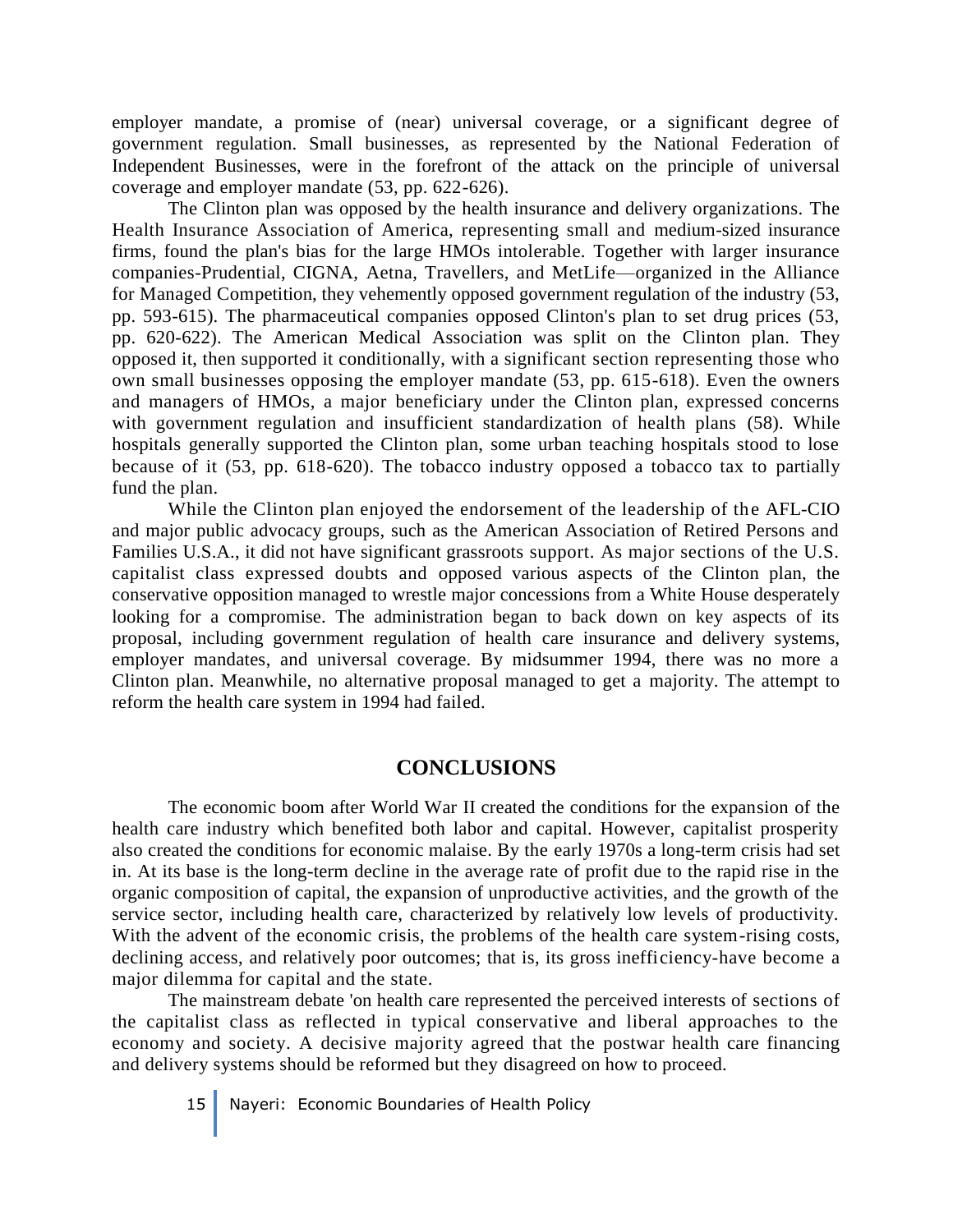The Clinton plan hoped to contribute to continued labor support for capital and the state by combining cost containment and increased coverage to enhance the efficiency of the health care system. However, its cost-saving benefits would not have kicked in for at least another decade, and its eventual success would have depended on a significant improvement in productivity and profitability in the U.S. economy. If the rate of growth of the dynamic sector of the economy did not exceed a certain minimum, then financing of health care costs would have become exceedingly difficult. Indeed, the liberal plans anticipated such difficulties when they included provisions to limit the rate of growth of health care expenditure to the rate of growth of per capita GDP. If applied, this provision could have caused stagnation and eventual rationing of health care services on a national scale.

Thus, major sections of the U.S. capitalist class did not support the Clinton plan. They insisted on further cost cutting to boost corporate profitability, as reflected in the conservative proposals that would have shifted health care costs onto the working people. This is a shortsighted view of capitalist development characteristic of a period of decline. The conservative plans would have increased the pressure on government finances and led to increasing industrial and social tensions. The ultimate solution to the health care cost crisis is a dynamic economy with high levels of productivity gain. This may prove impossible without the active cooperation of workers who find health care increasingly beyond their reach. Hence the capitalist dilemma.

The argument presented in this article can be readily extended to other social services, such as education, as all are conditioned by the same requirements of capitalist production, distribution, and consumption. Insofar as the rate of growth of health care costs exceeds that of the GDP in the long run, health care systems in other industrial capitalist economies experience similar difficulties. The perspective presented here may then be useful in understanding recent health care reforms in these countries (59). Thus, the expansion of social services in the post-World War II period has contributed to the decline in overall rate of productivity growth and the average rate of profit. The slowdown in capital accumulation and economic growth has increasingly placed these very same social services outside the reach of the working people. The solution to this problem lies in socialization of these services: that is, making health care a right. Measures along this line have been adopted in all advanced capitalist economies. However, the crisis of welfare state programs since the 1970s attests to their instability within the context of a capitalist economy. The alternative seems to lie in the socialist transformation of the society. One can point to the success of the Cuban socialist orientation where an exemplary health care system has been established and maintained despite many odds and in the face of severe economic difficulties (60). A fundamental threat here is the growth of a state bureaucracy. It was the bureaucratic degeneration or deformation of social revolutions in the Soviet Union and Eastern Europe that created the preconditions for the recent crisis of the economy and society in these countries. The ultimate solution will collie only when direct producers themselves, not capitalists or bureaucrats, plan and carry out social production and distribution.

The 1993-1994 health care debate revealed the contradictions of capitalist social relations in the United States at the end of the 20th century, where capital and the state still have major difficulties to surmount. The crisis of liberalism and the continued attack on the economic, social, and political gains of working people reflect the weakness of the capitalist system. This reality will give impetus to working-class resistance and self-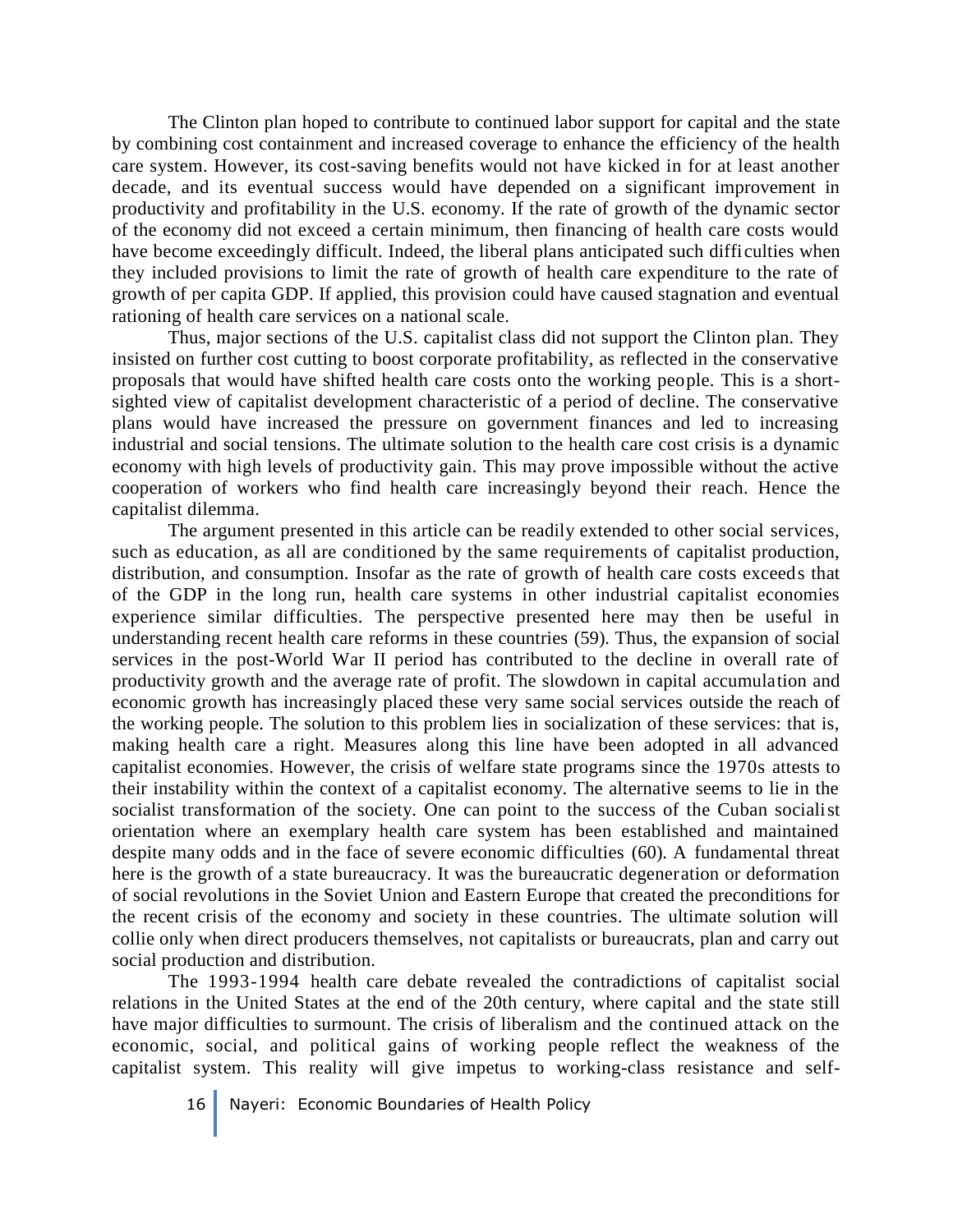organization. On such a basis it will become possible to forge the necessary alliance of direct producers to rebuild the society, including the health care system, in the interest of human needs, not profits.

*Acknowledgments -* Douglas Koritz, Laurie Nisonoff, and especially Fred Moseley provided helpful comments and suggestions on an earlier version of this article. Vicente Navarro noticed the article in the *Review of Radical Political Economics,* suggested some revisions, and invited me to share it with the readers of this journal. Students in my seminar on the political economy of health provided the necessary initial motivation for this inquiry. Mark Brandys, Barbara Habenstreit, Linda Strange, and Laurel Van Horn read various drafts and provided editorial advice. I would like to thank them all.

*Note -* This is a revised version of an article published in the *Review of Radical Political Economics.* Permission to print this revised edition is granted by the Union for Radical Political Economics.

### REFERENCES

- 1. Navarro, V. U.S. Marxist scholarship in the analysis of health and medicine. *Int. J. Health Serv.* 15: 525-545, 1985.
- *2.* Navarro, V. The crisis of the Western system of medicine. *Int. J. Health Serv.* 8: 179- 211, 1978.
- 3. Navarro, V. The crisis of international capitalist order and its implications for the welfare state. *Int. J. Health Serv*. 12: 169-190, 1982*.*
- 4. Bodenheimer, T. The fruits of empire rot on the vine: United States health policy in the austerity era. *Soc. Sci. Med.* 28: 531-538, 1989.
- 5. Rodberg, L., and Stevenson, G. The health care industry in advanced capitalism. *Rev. Radical Polit. Econ.* 9(1): 104-115, 1977.
- 6. Stevenson, G. Profits in medicine: A context and an accounting. *Int. J. Health Serv.* 8: 41-55, 1978.
- *7.* Stevenson, G. Laws of motion in the for-profit health industry: A theory and three examples. *Int. J. Health Serv.* 8: 235-256, 1978.
- *8.* Blendon, R. J., and Edwards, J. Caring for the uninsured: Choices for reform. *JAMA* 265(19): 2563-2565, 1991.
- *9.* Himmelstein, D., Woolhandler, S., and Wolfe, S. M. The vanishing health care safety net: New data on uninsured Americans. *Int. J. Health Serv.* 22: 381-395, 1992.
- 10. U.S. Bureau of the Census. *Health Insurance Coverage 1986-1988, Household Economic Studies.* Current Population Report Series, P-70*,* No. 17. Government Printing Office, Washington, D.C., 1990*.*
- 11. Iglehart, J. K. Underinsured in America. *N. Engl. J. Med. 327(4): 274-277, 1992.*
- *12.* Wise, T. Radical surgery. *Dollar & Sense,* October *1989.*
- 13. Advisory Council on Social Security. *income Security and Health Care: Economic lmplications, 1991-2020: An Export Panel Report to the Advisory Council Report oil Social Security.* Department of Health and Human Services, Washington, D.C., *1991.*
- 14. Corporate chiefs see need for U.S. health care action. *New York Times,* April 8, 1991.
- 15. Governors report grim fiscal status, state finances still in turmoil despite deep budget cuts, executive group says. *New York Times,* October 29, 1992.
	- 17 Nayeri: Economic Boundaries of Health Policy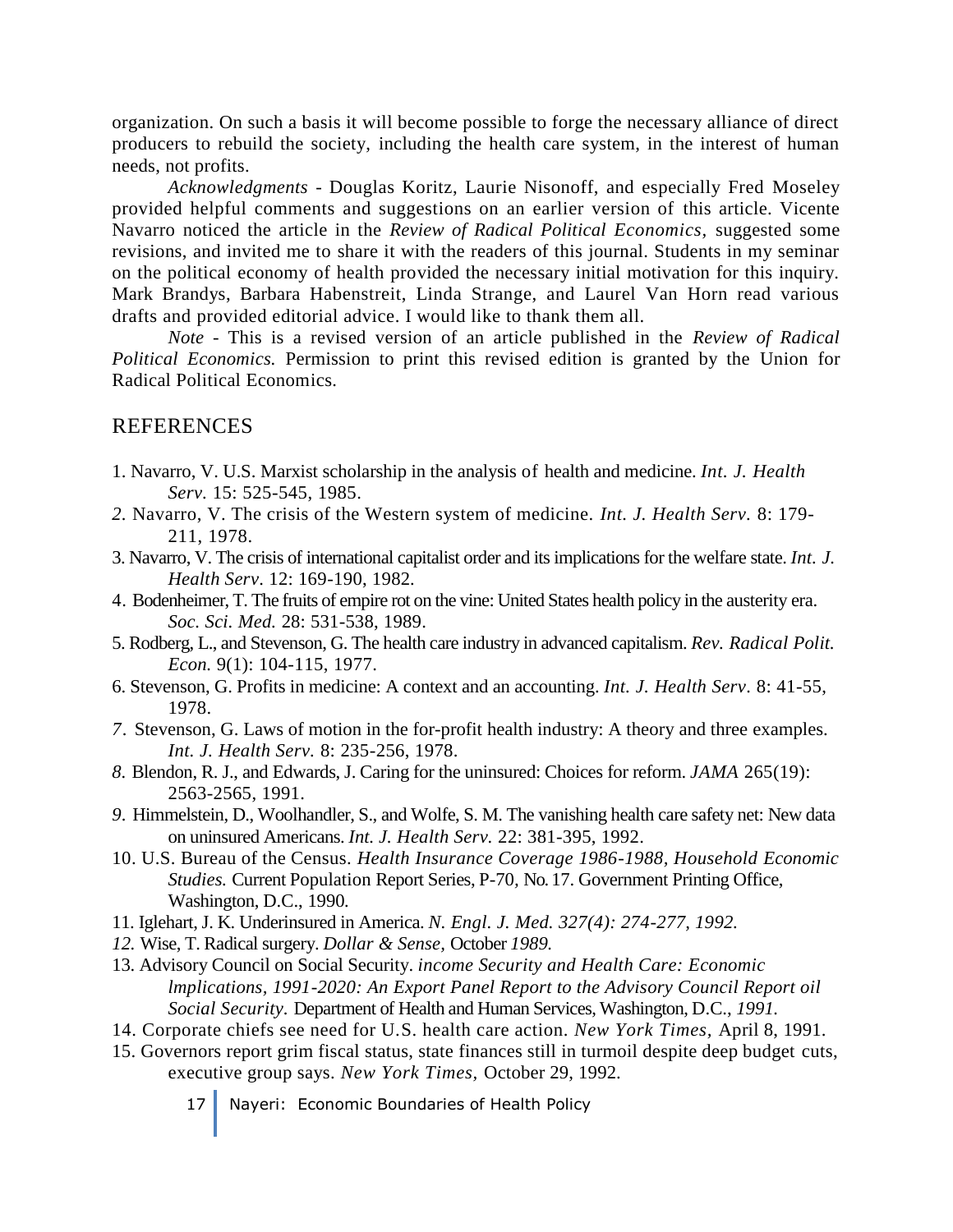- 16. Newhouse, J. P. The structure of health insurance and the erosion of competition in the medical marketplace. In *Competition in the Health Care Sector: Past, Present, Future,* edited by W. Greenberg. Aspen Systems, Germantown, Md., 1978.
- 17. Newhouse, J. P. The erosion of the medical marketplace. In *Advances in Health Economics and Health Services Research,* Vol. 2, edited by R. Scheffler. JAI Press, Westport, Conn., 1981.
- 18. Rosko, M. D., and Broyles, R. W. *The Economies of Health Care: A Reference Handbook.* Greenwood Press, New York, 1988.
- 19. Feldstein, M. S., and Friedman, B. Tax subsidies, the rational demand for insurance, and health care crisis. *J. Public Econ. 7(2):* 155-178, 1977.
- 20. Pauly, M. V. Taxation, health insurance, and market failure in the medical economy. *J. Econ. Lit.* 29(2): 29-75, 1986.
- 21. Metropolitan Life Insurance Company. Trends in medical care costs. *Stat. Bull.* 69(1): 2- 8, 1988.
- 22. Weisbrod, B. A. The health care quadrilemma: An essay on technical change, insurance, quality of care, and cost containment. J. *Econ. Lit. 29(2):* 523-552, 1991.
- 23. U.S. Bureau of the Census. *Statistical Abstracts of the United States.* Government Printing Office, Washington, D.C., 1975.
- 24. Feldstein, M. S., and Allison, E. Tax subsidies of private insurance. In *Economics of Federal Subsidy Programs, Part 8.* Papers submitted to the Subcommittee on Priorities and Economy in Government, Joint Economic Committee, 93rd Congress, 2nd Session, July 1974.
- 25. Pauly, M. V. Overinsurance and public provision of insurance: The role of moral hazard and adverse selection. *Q. J. Econ.* 88(1): 44-62, 1974.
- 26. U.S. Bureau of the Census. *Statistical Abstract of the United States.* Government Printing Office, Washington, D.C., 1987.
- 27. Arrow, K. Uncertainty and the welfare economics of medical care. *Am. Econ. Rev.* 53(5): 941-973, 1963.
- 28. Semmler, W. *Competition, Monopoly, and Differential Profit Rates: Oil the Relevance of the Classical and Marxian Theories of Production Prices for Modern Industrial Pricing.* Columbia University Press, New York, 1984.
- 29. Baumol, W. J., and Bowen, W. G. *Performing Arts, the Economic Dilemma: A Case Study of Problems Common to Them.* Twentieth Century Fund, New York, 1966.
- 30, Baumol, W. J. Macroeconomics of unbalanced growth: The anatomy of urban crisis. *Am. Econ. Rev.* 57: 415-426, 1967.
- 31. Baumol, W. J. Do health care costs matter: Anatomy of an illusion. *New Republic,*  November 22, 1993.
- 32. Citibase. *Citibase Data.* Fame Software Corporation, 1994.
- 33. Moseley, F., and Wolff, E. N. *International Perspectives on Profitability and Accumulation.* Edward Elgar, Aldershot, 1992.
- 34. Shaikh, A. The falling rate of profit and the economic crisis in the U.S. In *The Imperiled Economy: Book 1, Macroeconomics from a Left Perspective,* edited by R. Cherry et al. The Union for Radical Political Economics, New York, 1987.
- 35. Moseley, F. Marx's crisis theory and postwar U.S. economy. In *The Imperiled*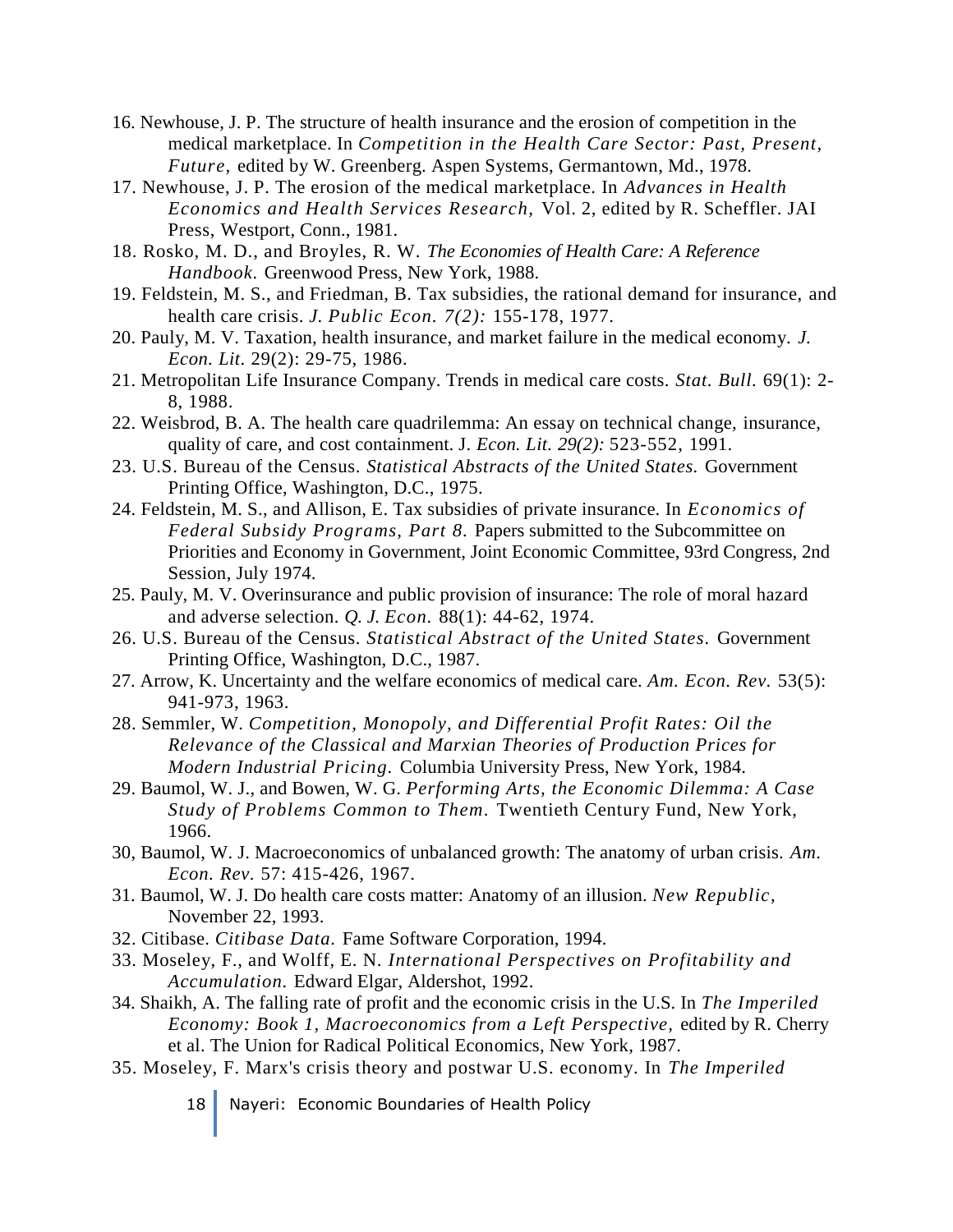*Economy: Book 1, Macroeconomics from a Left Perspective,* edited by R. Cherry et al. The Union for Radical Political Economics, New York, 1987.

- 36. Moseley, F. The decline of the rate of profit in the postwar U.S. economy. *Rev. Radica! Polit. Econ.* 22(2&3): 17-37, 1990.
- 37. Moseley, F. *The Falling Rate of Profit in the Postwar United States Economy.* St. Martin's Press, New York, 1992.
- 38. Shaikh, A., and Tonak, E. A. *Measuring the Wealth of Nations.* Cambridge University Press, Cambridge, 1994.
- 39. Nayeri, K. Productivity Slowdown, Unproductive Labor, and the Theory of the Falling Rate of Profit. Paper presented at the Union for Radical Political Economics/Allied Social Science Associations meeting, Washington, D.C., January 5-8, 1995.
- 40. Kaldor, N. Causes of the slow rate of economic growth in the United Kingdom. In *Further Essays on Economic Theory.* Holmes & Meier, New York, 1987.
- 41. Himmelstein, D. U., and Woolhandler, S. Cost without benefit: Administrative waste in U.S. health care. *N. Engl. J. Med.* 314(7): 441-445,1986.
- 42. Woolhandler, S., and Himmelstein, D. U. The deteriorating administrative efficiency of the U.S, health care system. *N. Engl. J. Med.* 324(18): 1253-1258, 1991.
- 43. Moseley, F. Unproductive labor and the rate of profit: A reply to Cullenberg's comment. *Rev. Radical Polit. Econ. 26(2):* 121-128, 1994.
- 44. Reagan, M. D. *Curing the Crisis: Options for America's Health Care.* Westview Press, Boulder, 1992.
- 45. Friedman, E. The uninsured. *JAMA* 265(19): 2491-2495, 1991.
- 46. From the President's address to Congress on health care. *New York Times,* September 23, 1993.
- 47. Ford, M., et al. *Summary Comparisons of Major Health Care Reform Bills.*  Congressional Research Service, Library of Congress, Washington, D.C., 1994.
- 48. Pauly, M. V. Universal health insurance in the Clinton plan: Coverage as a tax financed public good. *J. Econ. Perspect. 8(3):* 45-54, 1994.
- 49. Naylor, C. D. The Canadian health system: A model for Americans to emulate? *Health Econ. 1(1):* 19-37, 1992.
- 50. Shaikh, A., and Tonak, E. A. The welfare state and the myth of the social wage. In *The Imperiled Economy: Book l, Macroeconomics from a Left Perspective,* edited by R. Cherry et ill. The Union for Radical Political Economics, New York, 1987.
- 51. Navarro, V. The politics of health care reform in the United States, 1993-1994: A historical review, *Int. J. Health Serv. 25:* 185-201, 1995.
- 52. Center for Public Integrity. Well-healed: Inside lobbying for health care reform, part 1. *Int. J. Health Serv.* 25: 411-453, 1995.
- 53. Center for Public Integrity. Well-healed: Inside lobbying for health care reform, part 11.
- *Int. J. Health Serv.* 25: 593-632, 1995.
- 54. Center for Public Integrity. Well-healed: Inside lobbying for health care reform, part III. *Int. J. Health Serv. 26:* 19-46, 1996.
- 55. Watzman, N., and Woodall, P. Managed health care companies lobbying frenzy. *Int. J. Health Serv.* 25: 403-410, 1995.
- 56. Podhorzer, M. Unhealthy money. *Int. J. Health Serv.* 25: 393-401, 1995.
- 57. Congress asserts health proposals underestimate costs. *New York Times,* February 9,